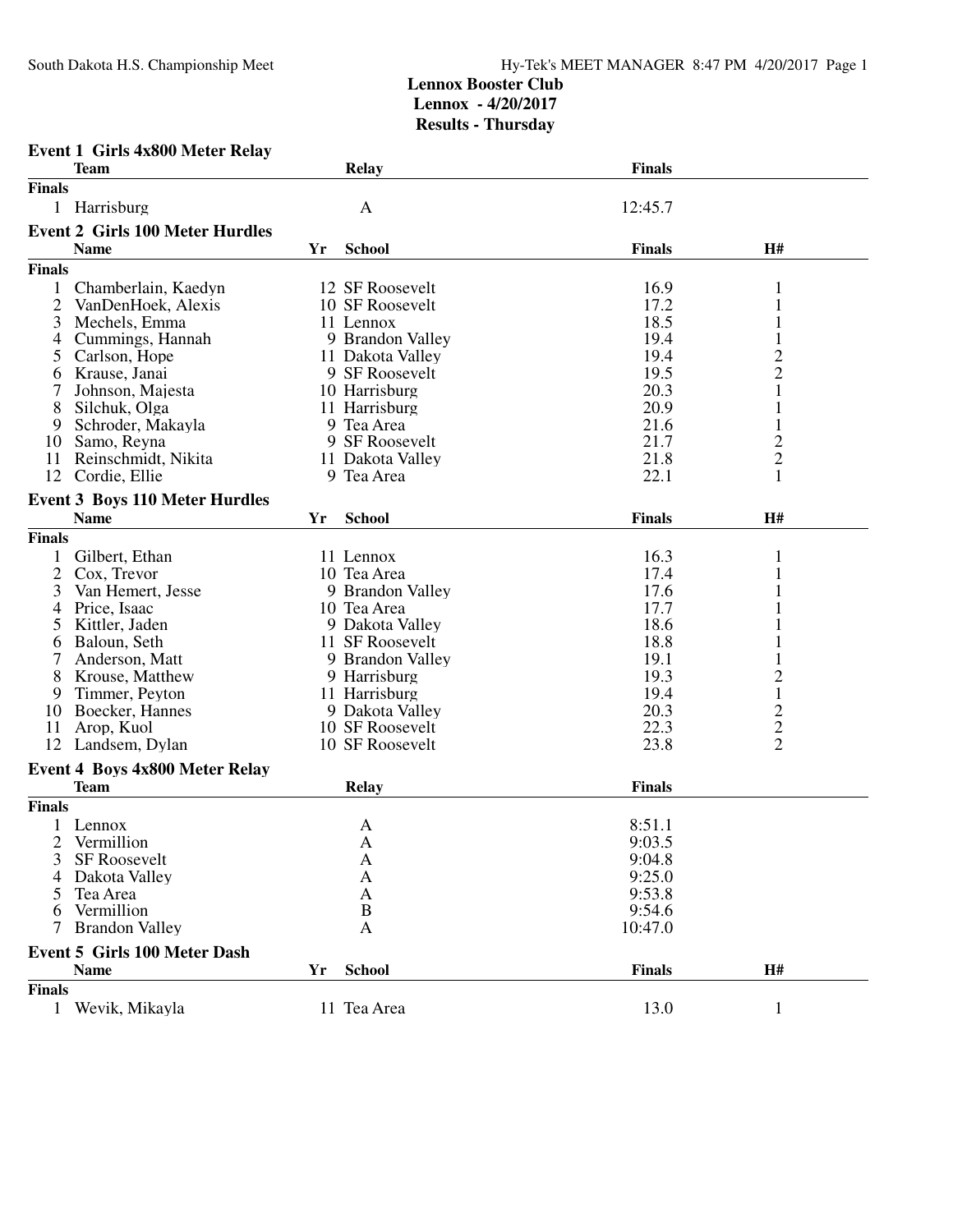|               | Finals  (Event 5 Girls 100 Meter Dash) |           |                   |               |                                            |  |  |  |
|---------------|----------------------------------------|-----------|-------------------|---------------|--------------------------------------------|--|--|--|
|               | <b>Name</b>                            | <b>Yr</b> | <b>School</b>     | <b>Finals</b> | H#                                         |  |  |  |
| 2             | Fischer, Makaylee                      |           | 9 Harrisburg      | 13.6          | $\sqrt{2}$                                 |  |  |  |
| 3             | Schroeder, Ellie                       |           | 8 Vermillion      | 13.8          | $\,1$                                      |  |  |  |
| 4             | Fillipi, Rianna                        |           | 9 Lennox          | 13.9          | $\mathbf{1}$                               |  |  |  |
| 5             | Schultz, Maycie                        |           | 10 Harrisburg     | 14.0          | $\mathbf{1}$                               |  |  |  |
| 6             | Patzwald, Desirae                      |           | 9 Tea Area        | 14.1          | $\overline{c}$                             |  |  |  |
|               | LaBrune, Mackenzie                     |           | 8 Vermillion      | 14.2          |                                            |  |  |  |
| 8             | Hofer, Joni                            |           | 12 Tea Area       | 14.2          |                                            |  |  |  |
| 9             | Rentsch, McKenna                       |           | 9 Tea Area        | 14.4          | $\frac{2}{2}$                              |  |  |  |
| 10            | Minnaert, Brittley                     |           | 10 Tea Area       | 14.6          | $\overline{4}$                             |  |  |  |
| 11            | Kuper, Tori                            |           | 9 Lennox          | 14.7          |                                            |  |  |  |
|               | 12 Knight, Keionni                     |           | 11 Vermillion     | 14.8          |                                            |  |  |  |
|               | 13 Lund, Avery                         |           | 9 SF Roosevelt    | 14.8          | $\begin{array}{c} 3 \\ 2 \\ 3 \end{array}$ |  |  |  |
|               | 14 Williams, Lauren                    |           | 9 Harrisburg      | 14.9          |                                            |  |  |  |
|               | 15 Peters, Riley                       |           | 10 Lennox         | 15.1          | $\frac{2}{2}$                              |  |  |  |
| 16            | Tritz, Morgan                          |           | 9 Dakota Valley   | 15.1          | $\overline{4}$                             |  |  |  |
| 17            | Fischer, Logan                         |           | 10 Tea Area       | 15.3          |                                            |  |  |  |
|               | 18 Dam, Katie                          |           | 11 Dakota Valley  | 15.4          |                                            |  |  |  |
|               | 19 Pfaffle, Kaitlyn                    |           | 12 Dakota Valley  | 15.5          | $\begin{array}{c} 3 \\ 5 \\ 5 \end{array}$ |  |  |  |
| 20            | Killian, Kaitlin                       |           | 9 Vermillion      | 15.5          | $\overline{4}$                             |  |  |  |
| 21            | Moncur, Chloe                          |           | 9 SF Roosevelt    | 15.6          | 4                                          |  |  |  |
| 22            | Albers, Lillie                         |           | 11 SF Roosevelt   | 15.7          | $\overline{\mathcal{A}}$                   |  |  |  |
| 23            | Mairs, Macy                            |           | 9 Brandon Valley  | 15.9          |                                            |  |  |  |
|               | 24 Fernandez, Clarissa                 |           | 10 SF Roosevelt   | 16.3          | $\frac{5}{3}$                              |  |  |  |
| 25            | Stucky, Josie                          |           | 9 Lennox          | 16.4          |                                            |  |  |  |
|               | 26 Horsa, Mesha                        |           | 9 SF Roosevelt    | 16.6          | $\begin{array}{c} 4 \\ 3 \\ 5 \end{array}$ |  |  |  |
|               | 27 Grim, Madisyn                       |           | 9 Lennox          | 17.0          |                                            |  |  |  |
|               | 28 Oleson, Ashley                      |           | 9 Brandon Valley  | 17.4          | 5                                          |  |  |  |
|               | 29 Momotic, Valeska                    |           | 11 SF Roosevelt   | 17.7          | $\overline{4}$                             |  |  |  |
| 30            | Amato, Rylee                           |           | 11 SF Roosevelt   | 18.5          |                                            |  |  |  |
|               | 31 Kuhl, Emily                         |           | 9 SF Roosevelt    | 19.0          | $\frac{5}{5}$                              |  |  |  |
|               |                                        |           |                   |               |                                            |  |  |  |
|               | <b>Event 6 Boys 100 Meter Dash</b>     |           |                   |               |                                            |  |  |  |
|               | <b>Name</b>                            | Yr        | <b>School</b>     | <b>Finals</b> | H#                                         |  |  |  |
| <b>Finals</b> |                                        |           |                   |               |                                            |  |  |  |
|               | 1 Lewis, Ray                           |           | 11 Vermillion     | 11.7          | $\mathbf{1}$                               |  |  |  |
| 2             | Schroeder, Bryce                       |           | 12 Dakota Valley  | 12.0          | $\overline{c}$                             |  |  |  |
| 3             | Slykhuis, Carter                       |           | 10 Tea Area       | 12.0          | $\mathbf{1}$                               |  |  |  |
| 4             | Green, Tadd                            |           | 9 Dakota Valley   | 12.1          |                                            |  |  |  |
| 5             | Chesterman, Sam                        |           | 10 Dakota Vallev  | 12.1          | 4                                          |  |  |  |
| 6             | Martins, Nick                          |           | 9 Harrisburg      | 12.1          | $\mathbf{1}$                               |  |  |  |
|               | Cox, Trevor                            |           | 10 Tea Area       | 12.2          |                                            |  |  |  |
| 8             | Bierle, Matt                           |           | 11 Vermillion     | 12.3          |                                            |  |  |  |
| 8             | Jones, Jordan                          |           | 12 Brandon Valley | 12.3          | $\frac{3}{2}$ 5 3 2                        |  |  |  |
| 10            | Baum, Wyatt                            |           | 12 Brandon Valley | 12.4          |                                            |  |  |  |
| 11            | Pratt, Rylan                           |           | 11 Vermillion     | 12.4          |                                            |  |  |  |
| 12            | Price, Isaac                           |           | 10 Tea Area       | 12.4          | 3                                          |  |  |  |
| 13            | Courbat, Kohl                          |           | 12 Tea Area       | 12.5          | $\overline{c}$                             |  |  |  |
|               | 14 Holt, Alex                          |           | 9 Harrisburg      | 12.6          | $\mathbf 1$                                |  |  |  |
|               | 15 Davoux, Camerin                     |           | 9 Vermillion      | 12.6          | $\sqrt{2}$                                 |  |  |  |
|               | 16 Quamen, Joshua                      |           | 11 Tea Area       | 12.7          | $\overline{2}$                             |  |  |  |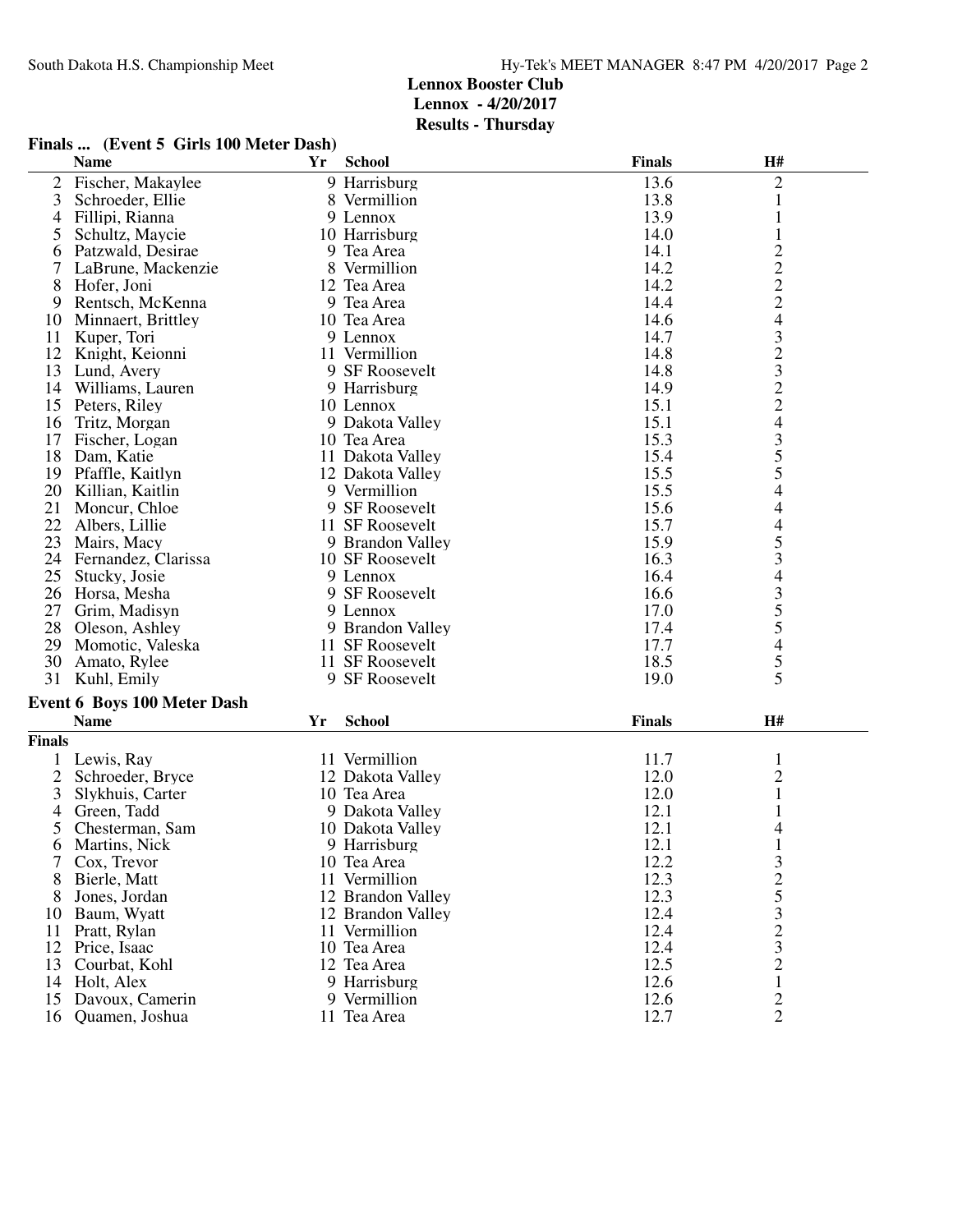|               | Finals  (Event 6 Boys 100 Meter Dash)  |    |                   |               |                          |  |  |  |
|---------------|----------------------------------------|----|-------------------|---------------|--------------------------|--|--|--|
|               | <b>Name</b>                            | Yr | <b>School</b>     | <b>Finals</b> | H#                       |  |  |  |
| 17            | Dougherty, Mitchell                    |    | 10 Vermillion     | 12.7          | $\overline{4}$           |  |  |  |
|               | 18 Edwards, Tre                        |    | 12 SF Roosevelt   | 12.7          | $\mathbf{1}$             |  |  |  |
|               | 19 Haas, Wyatt                         |    | 9 Brandon Valley  | 12.7          |                          |  |  |  |
| 20            | Ochsner, Nathan                        |    | 10 Tea Area       | 12.8          | $\frac{2}{4}$            |  |  |  |
| 21            | Gaiani, Eli                            |    | 10 Dakota Valley  | 12.8          | 3                        |  |  |  |
| 22            | Hodge Jr, Rasheed                      |    | 10 Brandon Valley | 12.9          | $\mathbf{1}$             |  |  |  |
| 23            | Vinson, Clay                           |    | 10 Lennox         | 12.9          | 3                        |  |  |  |
|               | 24 Ihnen, Quincy                       |    | 10 Lennox         | 13.0          | 4                        |  |  |  |
|               | 25 Bowen, Trey                         |    | 9 Dakota Valley   | 13.0          | 6                        |  |  |  |
|               | 26 VanHouten, Josh                     |    | 11 Lennox         | 13.0          | $\overline{4}$           |  |  |  |
| 27            | Thompson, Blake                        |    | 9 Brandon Valley  | 13.2          | 5                        |  |  |  |
| 28            | Voss, Brock                            |    | 9 Vermillion      | 13.2          | 4                        |  |  |  |
| 29            | McGee, Micah                           |    | 10 Brandon Valley | 13.4          | 5                        |  |  |  |
| 30            | Huettmann-Larson, Rayne                |    | 11 Brandon Valley | 13.4          | $\,1$                    |  |  |  |
| 31            | Johnson, Dustin                        |    | 12 Tea Area       | 13.4          | $\mathfrak s$            |  |  |  |
| 32            | Anderson, Nick                         |    | 9 SF Roosevelt    | 13.4          | $\overline{\mathcal{L}}$ |  |  |  |
| 33            | Daugherty, Will                        |    | 9 Lennox          | 13.5          | 5                        |  |  |  |
|               | 34 House, Ethan                        |    | 9 Brandon Valley  | 13.5          | 6                        |  |  |  |
| 35            | Hall, Starr                            |    | 9 Lennox          | 13.5          | 6                        |  |  |  |
|               | 36 Zarr, Ben                           |    | 9 Lennox          | 13.6          | 6                        |  |  |  |
|               | 37 Mallory, Tristin                    |    | 11 Vermillion     | 13.6          | $\mathfrak{Z}$           |  |  |  |
|               | 38 Williams, Ray                       |    | 10 Lennox         | 13.6          | 6                        |  |  |  |
|               | 39 Singh, Rohan                        |    | 12 Brandon Valley | 13.8          | 3                        |  |  |  |
| 40            | Crow, Thomas                           |    | 10 Brandon Valley | 13.8          | 6                        |  |  |  |
| 41            | Klein, Elijah                          |    | 9 Brandon Valley  | 13.9          | 6                        |  |  |  |
| 42            | Johnson, Kaleb                         |    | 9 Lennox          | 14.0          | 5                        |  |  |  |
| 43            | Kistner, Mitchell                      |    | 10 Dakota Valley  | 14.1          | $\overline{7}$           |  |  |  |
| 44            | Bartels, Cole                          |    | 9 SF Roosevelt    | 14.1          | 5                        |  |  |  |
|               | 45 Groseth, Tate                       |    | 12 SF Roosevelt   | 14.3          | 6                        |  |  |  |
| 46            | Jackson, Koby                          |    | 9 Lennox          | 14.6          | $\overline{7}$           |  |  |  |
|               | 47 DeWaal, Michael                     |    | 9 Dakota Valley   | 14.7          | $\boldsymbol{7}$         |  |  |  |
| 48            | Martinsen, Masen                       |    | 12 Tea Area       | 15.0          | $\boldsymbol{7}$         |  |  |  |
| 49            | Jumper, Christopher                    |    | 9 Dakota Valley   | 15.3          | $\boldsymbol{7}$         |  |  |  |
|               | 50 Cooke, Jordan                       |    | 9 Dakota Valley   | 16.3          | $\tau$                   |  |  |  |
|               | <b>Event 7 Girls 4x200 Meter Relay</b> |    |                   |               |                          |  |  |  |
|               | <b>Team</b>                            |    | <b>Relay</b>      | <b>Finals</b> |                          |  |  |  |
| <b>Finals</b> |                                        |    |                   |               |                          |  |  |  |
|               | 1 Lennox                               |    | Α                 | 1:54.2        |                          |  |  |  |
| 2             | Dakota Valley                          |    | A                 | 1:57.5        |                          |  |  |  |
|               | Harrisburg                             |    | $\mathbf{A}$      | 2:05.6        |                          |  |  |  |
| 4             | <b>SF Roosevelt</b>                    |    | A                 | 2:07.4        |                          |  |  |  |
|               |                                        |    |                   |               |                          |  |  |  |
|               | <b>Event 8 Boys 4x200 Meter Relay</b>  |    |                   |               |                          |  |  |  |
|               | <b>Team</b>                            |    | <b>Relay</b>      | <b>Finals</b> |                          |  |  |  |
| <b>Finals</b> |                                        |    |                   |               |                          |  |  |  |
|               | 1 Dakota Valley                        |    | A                 | 1:36.1        |                          |  |  |  |
| 2             | Tea Area                               |    | A                 | 1:38.4        |                          |  |  |  |
| 3             | Lennox                                 |    | A                 | 1:38.9        |                          |  |  |  |
|               | 4 SF Roosevelt                         |    | A                 | 1:39.6        |                          |  |  |  |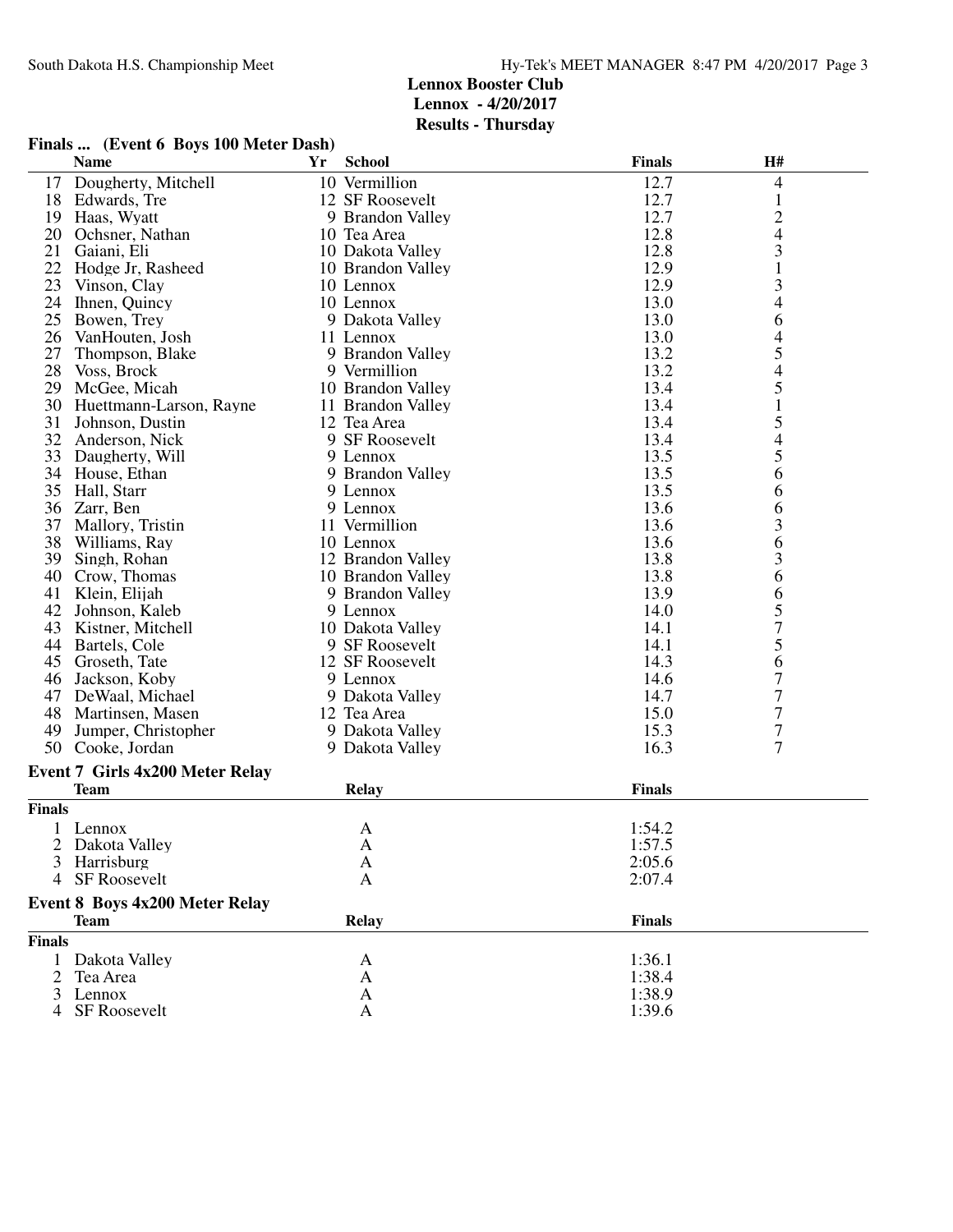|                | Finals  (Event 8 Boys 4x200 Meter Relay)    |    |                                     |                  |                |
|----------------|---------------------------------------------|----|-------------------------------------|------------------|----------------|
|                | <b>Team</b>                                 |    | Relay                               | <b>Finals</b>    |                |
| 5              | <b>Brandon Valley</b>                       |    | A                                   | 1:45.9           |                |
| 6              | Vermillion                                  |    | A                                   | 1:47.2           |                |
|                |                                             |    |                                     |                  |                |
|                | Event 9 Girls 1600 Meter Run<br><b>Name</b> |    |                                     | <b>Finals</b>    |                |
|                |                                             | Yr | <b>School</b>                       |                  |                |
| <b>Finals</b>  |                                             |    |                                     |                  |                |
| 1              | Ruud, Alicia                                |    | 8 Lennox                            | 5:42.0           |                |
| $\overline{2}$ | Whisler, Taryn                              |    | 8 Vermillion                        | 5:46.2           |                |
| 3              | Howard, Danielle                            |    | 10 SF Roosevelt                     | 5:50.2           |                |
| 4              | Fenderson, Jadalyn                          |    | 10 SF Roosevelt                     | 5:53.6           |                |
| 5              | Pearson, Lydia                              |    | 11 SF Roosevelt                     | 5:59.6           |                |
| 6              | DeVelder, Kate                              |    | 9 Vermillion                        | 6:13.5<br>6:13.7 |                |
|                | Kocmick, Callista                           |    | 9 Brandon Valley<br>12 SF Roosevelt |                  |                |
| 8<br>9         | Bierwagen, Alyssa<br>Boyer, Faith           |    | 8 SF Roosevelt                      | 6:14.6<br>7:12.6 |                |
|                |                                             |    |                                     |                  |                |
|                | Event 10 Boys 1600 Meter Run                |    |                                     |                  |                |
|                | <b>Name</b>                                 | Yr | <b>School</b>                       | <b>Finals</b>    | H#             |
| <b>Finals</b>  |                                             |    |                                     |                  |                |
| 1              | Wulf, Camden                                |    | 10 Lennox                           | 4:51.3           | 1              |
| 2              | Sorensen, Justin                            |    | 10 Vermillion                       | 4:55.6           | 1              |
| 3              | Jaimes, Diego                               |    | 10 SF Roosevelt                     | 4:58.8           |                |
| 4              | Krull, Josh                                 |    | 10 Harrisburg                       | 5:01.1           |                |
| 5              | Slaba, Jayden                               |    | 11 SF Roosevelt                     | 5:02.4           |                |
| 6              | Peters, Ryan                                |    | 12 SF Roosevelt                     | 5:03.1           |                |
| 7              | Schlunsen, Mason                            |    | 11 Tea Area                         | 5:03.1           |                |
| 8              | Benning, Cooper                             |    | 10 Lennox                           | 5:04.4           |                |
| 9              | Ferri, Colin                                |    | 10 SF Roosevelt                     | 5:06.5           |                |
| 10             | Bultena, Zach                               |    | 11 Lennox                           | 5:07.4           |                |
| 11             | Papka, Evan                                 |    | 11 Harrisburg                       | 5:13.7           |                |
| 12             | Brave, Brian                                |    | 12 SF Roosevelt                     | 5:24.2           |                |
| 13             | Staples, Aaron                              |    | 10 SF Roosevelt                     | 5:29.1           | 3              |
| 14             | Sandal, Parker                              |    | 9 Lennox                            | 5:30.9           | 3              |
| 15             | Woolridge, Jacob                            |    | 9 SF Roosevelt                      | 5:34.0           | $\mathbf{1}$   |
| 16             | Ihnen, Nick                                 |    | 11 Lennox                           | 5:34.8           | 3              |
| 17             | Clapsaddle, Ethan                           |    | 9 Tea Area                          | 5:39.8           | 3              |
| 18             | Johnson, Jarret<br>Messersmith, Jared       |    | 9 Tea Area<br>11 Dakota Valley      | 5:48.4           | 3<br>3         |
| 19             | 20 Laabs, Zach                              |    | 10 Brandon Valley                   | 5:50.1<br>5:50.9 | 3              |
| 21             | Olson, Ethan                                |    | 9 Tea Area                          | 5:56.5           |                |
| 22             | Blue, Adriel                                |    | 9 Vermillion                        | 5:58.2           |                |
| 23             | Bohnsack, Nate                              |    | 9 Vermillion                        | 5:58.2           |                |
| 24             | Daggett, Rhett                              |    | 9 Tea Area                          | 5:59.6           |                |
| 25             | Lewison, Ayden                              |    | 9 Vermillion                        | 6:19.9           |                |
| 26             | Ortmeier, Dylan                             |    | 10 Tea Area                         | 6:26.3           |                |
| 27             | Spader, Michael                             |    | 9 Harrisburg                        | 18:15:45.2       |                |
| 28             | Williams, Riley                             |    | 9 Lennox                            | 18:15:52.9       |                |
| 29             | Reeser, Brysen                              |    | 10 SF Roosevelt                     | 18:15:53.4       |                |
| 30             | Midland, Josh                               |    | 11 Dakota Valley                    | 18:15:53.8       | 33333222       |
| 31             | Green, Jon                                  |    | 12 Dakota Valley                    | 18:15:55.8       | $\overline{2}$ |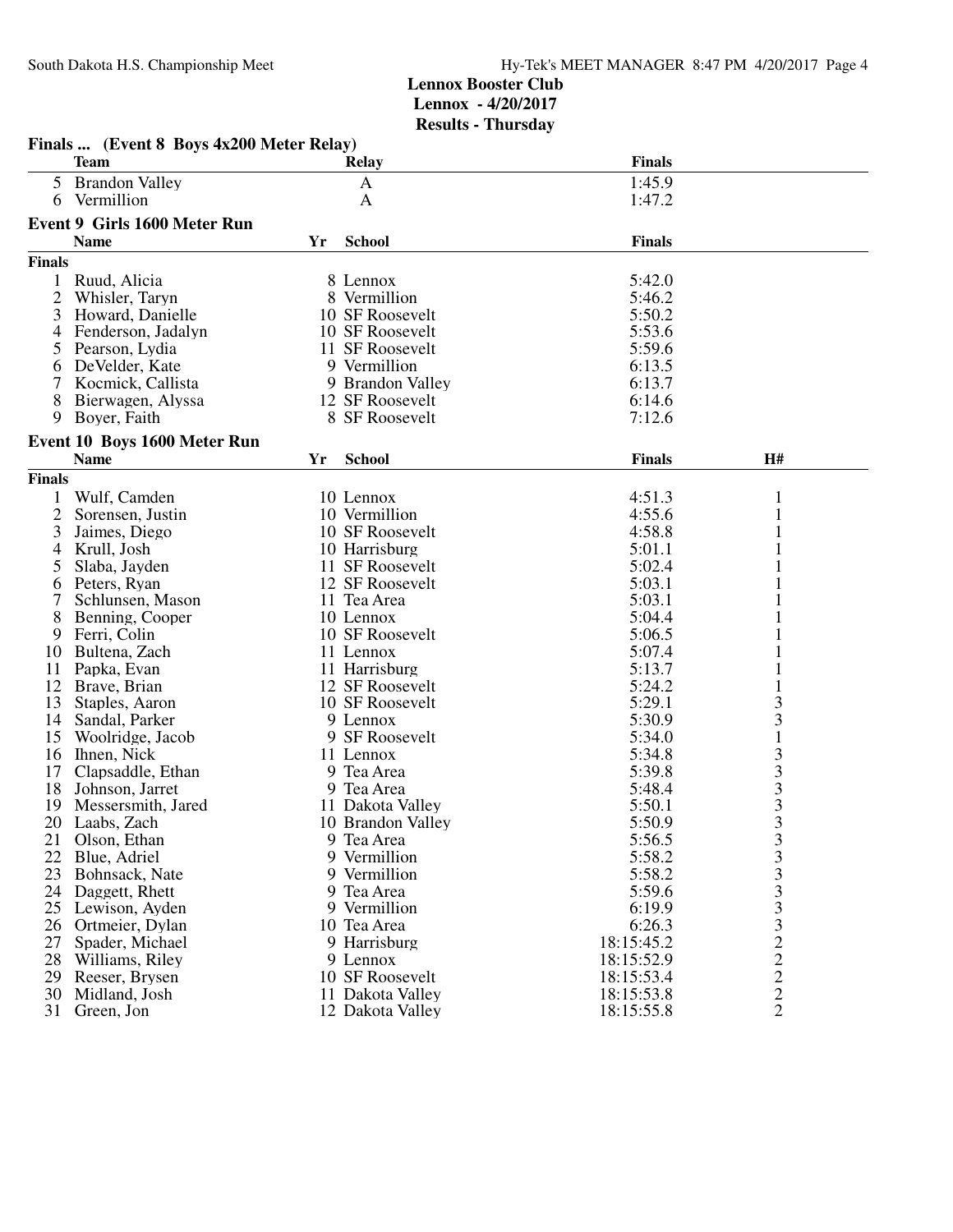|                | Finals  (Event 10 Boys 1600 Meter Run) |    |                   |               |                                                 |
|----------------|----------------------------------------|----|-------------------|---------------|-------------------------------------------------|
|                | <b>Name</b>                            | Yr | <b>School</b>     | <b>Finals</b> | H#                                              |
| 32             | Wells, Tyler                           |    | 10 Brandon Valley | 18:15:56.1    |                                                 |
| 33             | Graves, Joe                            |    | 9 Dakota Valley   | 18:15:58.3    | 22222222222                                     |
| 34             | Pederson, Carter                       |    | 10 Brandon Valley | 18:16:02.6    |                                                 |
| 35             | Waddell, Connor                        |    | 10 SF Roosevelt   | 18:16:03.1    |                                                 |
| 36             | Smit, Gavin                            |    | 9 Lennox          | 18:16:03.8    |                                                 |
|                | 37 Brenholt, Benjamin                  |    | 10 Tea Area       | 18:16:06.5    |                                                 |
| 38             | Morales, William                       |    | 9 Dakota Valley   | 18:16:07.6    |                                                 |
| 39             | Klatt, Caleb                           |    | 9 Brandon Valley  | 18:16:09.0    |                                                 |
| 40             | Arlt, Josh                             |    | 9 Lennox          | 18:16:11.9    |                                                 |
| 41             | Wardlow, Joseph                        |    | 10 Brandon Valley | 18:16:17.8    |                                                 |
| 42             | Nustad, Tommy                          |    | 10 Brandon Valley | 18:16:18.8    |                                                 |
| 43             | Miller, Mason                          |    | 9 Lennox          | 18:16:22.5    |                                                 |
|                | 44 LeivaJuarez, Jesi                   |    | 10 SF Roosevelt   | 18:16:40.2    |                                                 |
|                | Event 11 Girls 4x100 Meter Relay       |    |                   |               |                                                 |
|                | <b>Team</b>                            |    | <b>Relay</b>      | <b>Finals</b> |                                                 |
| <b>Finals</b>  |                                        |    |                   |               |                                                 |
|                | Tea Area                               |    | A                 | 53.3          |                                                 |
| 2              | Lennox                                 |    | A                 | 54.1          |                                                 |
| 3              | <b>SF Roosevelt</b>                    |    | A                 | 56.7          |                                                 |
| 4              | Harrisburg                             |    | A                 | 57.4          |                                                 |
| 5              | Dakota Valley                          |    | A                 | 59.3          |                                                 |
|                | <b>Event 12 Boys 4x100 Meter Relay</b> |    |                   |               |                                                 |
|                | <b>Team</b>                            |    | <b>Relay</b>      | <b>Finals</b> |                                                 |
| <b>Finals</b>  |                                        |    |                   |               |                                                 |
| 1              | Dakota Valley                          |    | A                 | 45.9          |                                                 |
| $\overline{2}$ | <b>SF Roosevelt</b>                    |    | A                 | 48.0          |                                                 |
| 3              | Lennox                                 |    | A                 | 48.8          |                                                 |
| 4              | Tea Area                               |    | A                 | 49.2          |                                                 |
|                | <b>Brandon Valley</b>                  |    | A                 | 55.7          |                                                 |
|                | Event 13 Girls 400 Meter Dash          |    |                   |               |                                                 |
|                | <b>Name</b>                            | Yr | <b>School</b>     | <b>Finals</b> | H#                                              |
| <b>Finals</b>  |                                        |    |                   |               |                                                 |
|                | Lavin, Maddie                          |    | 11 Vermillion     | 1:01.8        | $\mathbf{1}$                                    |
| $\overline{2}$ | Strasser, Abbie                        |    | 12 Lennox         | 1:05.3        | $\mathbf{1}$                                    |
| 3              | Fillipi, Rianna                        |    | 9 Lennox          | 1:06.1        |                                                 |
| 4              | Ihnen, Isabel                          |    | 9 Lennox          | 1:06.7        | $\overline{c}$                                  |
| $\mathcal{L}$  | Patzwald, Desirae                      |    | 9 Tea Area        | 1:06.8        | 1                                               |
| 6              | Mouw, Sydney                           |    | 10 Tea Area       | 1:09.9        | $\mathbf{1}$                                    |
| 7              | Kerkman, Morgan                        |    | 9 Vermillion      | 1:10.0        | $\overline{c}$                                  |
| 8              | Saunders, Lexi                         |    | 9 Vermillion      | 1:11.3        | $\mathbf{1}$                                    |
| 9              | Bowers, Gracie                         |    | 9 Lennox          | 1:11.5        | 1                                               |
| 10             | Peters, Allie                          |    | 9 SF Roosevelt    | 1:15.3        |                                                 |
| 11             | Power, Casey                           |    | 10 Dakota Valley  | 1:16.3        |                                                 |
| 12             | Stucky, Josie                          |    | 9 Lennox          | 1:16.5        | $\frac{2}{3}$<br>$\frac{3}{2}$<br>$\frac{2}{3}$ |
| 13             | Sandwell, Eryn                         |    | 11 Dakota Valley  | 1:19.6        |                                                 |
| 14             | Pancich, Morgan                        |    | 9 SF Roosevelt    | 1:21.9        |                                                 |
|                | 15 Vianes, Jaden                       |    | 9 SF Roosevelt    | 1:22.8        |                                                 |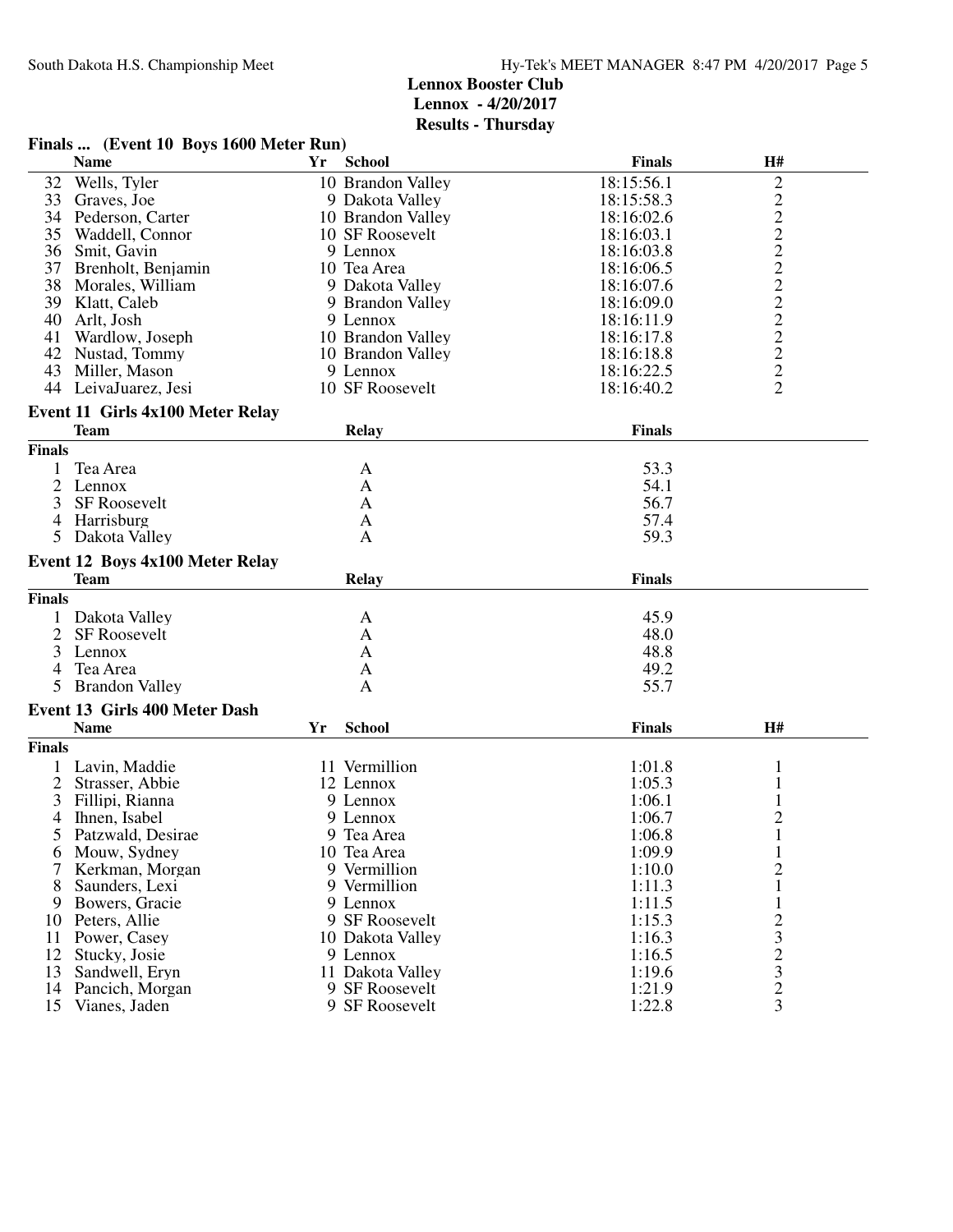# **Event 14 Boys 400 Meter Dash**

|                | EVENT 17 DOYS TOO MEET DASH<br><b>Name</b>            | Yr | <b>School</b>     | <b>Finals</b> | H#                      |  |
|----------------|-------------------------------------------------------|----|-------------------|---------------|-------------------------|--|
| <b>Finals</b>  |                                                       |    |                   |               |                         |  |
| 1              | Kleinwolterink, Keegan                                |    | 12 Tea Area       | 53.2          | 1                       |  |
| $\overline{2}$ | Rasmussen, Bennet                                     |    | 11 Tea Area       | 53.9          | 1                       |  |
| 3              | Ahrendt, Nick                                         |    | 12 SF Roosevelt   | 54.3          |                         |  |
| 4              | Rames, Jacob                                          |    | 12 SF Roosevelt   | 55.2          |                         |  |
| 5              | Jensen, Hayden                                        |    | 10 Dakota Valley  | 55.8          |                         |  |
| 6              | Miller, Samuel                                        |    | 12 Tea Area       | 56.0          |                         |  |
| 7              | Courbat, Kohl                                         |    | 12 Tea Area       | 56.9          | $\overline{\mathbf{c}}$ |  |
| 8              | Schlunsen, Mason                                      |    | 11 Tea Area       | 57.2          | $\mathbf{1}$            |  |
| 9              | Metcalf, Caleb                                        |    | 9 Lennox          | 57.3          |                         |  |
| 10             | Roggenbuck, Caleb                                     |    | 9 SF Roosevelt    | 57.8          | $\frac{2}{3}$           |  |
| 11             | Wagner, Holden                                        |    | 10 Lennox         | 58.4          |                         |  |
|                |                                                       |    | 9 Vermillion      | 58.4          | $22323$<br>$2323$       |  |
| 13             | 12 Davoux, Camerin                                    |    | 10 SF Roosevelt   | 58.6          |                         |  |
|                | Ramazani, Kevin                                       |    |                   |               |                         |  |
|                | 14 Gaiani, Eli                                        |    | 10 Dakota Valley  | 58.6          |                         |  |
| 15             | Gilberts, Kiet                                        |    | 9 Tea Area        | 59.1          |                         |  |
| 15             | VanHouten, Josh                                       |    | 11 Lennox         | 59.1          |                         |  |
| 17             | Tarr, Trevor                                          |    | 9 Vermillion      | 59.9          |                         |  |
| 18             | Mix, Ryan                                             |    | 9 SF Roosevelt    | 1:00.7        |                         |  |
| 19             | Stanton, Zach                                         |    | 10 SF Roosevelt   | 1:01.1        | $\overline{4}$          |  |
| 20             | Stolle, Mason                                         |    | 10 SF Roosevelt   | 1:01.3        | 3                       |  |
| 21             | Karpen, Mason                                         |    | 10 SF Roosevelt   | 1:02.8        | 3                       |  |
| 22             | Gass, Noah                                            |    | 9 Tea Area        | 1:02.8        | 4                       |  |
| 23             | Hall, Starr                                           |    | 9 Lennox          | 1:03.6        | 4                       |  |
|                | 24 Rasmussen, Evan                                    |    | 9 Tea Area        | 1:03.7        | 4                       |  |
|                | 25 Bonham, Payton                                     |    | 10 SF Roosevelt   | 1:03.7        | 3                       |  |
|                | 26 Dixon, Noah                                        |    | 9 SF Roosevelt    | 1:04.0        | 4                       |  |
|                | 27 House, Ethan                                       |    | 9 Brandon Valley  | 1:04.3        | $\overline{4}$          |  |
| 28             | Huettmann-Larson, Rayne                               |    | 11 Brandon Valley | 1:05.6        | $\overline{c}$          |  |
| 29             | Schumacher, Dylan                                     |    | 11 Tea Area       | 1:06.1        | $\overline{\mathbf{3}}$ |  |
|                | 30 Weber, Jesse                                       |    | 9 SF Roosevelt    | 1:08.8        | 4                       |  |
|                | 31 Zarr, Ben                                          |    | 9 Lennox          | 1:09.6        | 4                       |  |
|                | <b>Event 15 Girls 300 Meter Hurdles</b>               |    |                   |               |                         |  |
|                | <b>Name</b>                                           | Yr | <b>School</b>     | <b>Finals</b> | H#                      |  |
| <b>Finals</b>  |                                                       |    |                   |               |                         |  |
|                |                                                       |    | 12 SF Roosevelt   | 54.4          |                         |  |
| 1              | Giles, Laramie                                        |    |                   | 55.7          | 1                       |  |
| 2              | Carlson, Hope                                         |    | 11 Dakota Valley  |               |                         |  |
| 3              | Krause, Janai                                         |    | 9 SF Roosevelt    | 57.0          |                         |  |
|                | 4 Johnson, Majesta                                    |    | 10 Harrisburg     | 57.7          | $\mathbf{1}$            |  |
|                | 5 Knight, Keionni                                     |    | 11 Vermillion     | 59.2          | $\mathbf{1}$            |  |
| 6              | Brumitt, Alix                                         |    | 12 SF Roosevelt   | 1:03.4        | $\overline{2}$          |  |
|                | <b>Event 16 Boys 300 Meter Hurdles</b><br><b>Name</b> | Yr | <b>School</b>     | <b>Finals</b> | H#                      |  |
|                |                                                       |    |                   |               |                         |  |
| <b>Finals</b>  |                                                       |    |                   |               |                         |  |
| 1              | Gilbert, Ethan                                        |    | 11 Lennox         | 44.0          | 1                       |  |
| $\overline{2}$ | Halouska, Cole                                        |    | 12 Lennox         | 44.3          | $\mathbf{1}$            |  |
|                | 3 Bierle, Matt                                        |    | 11 Vermillion     | 44.9          | $\overline{2}$          |  |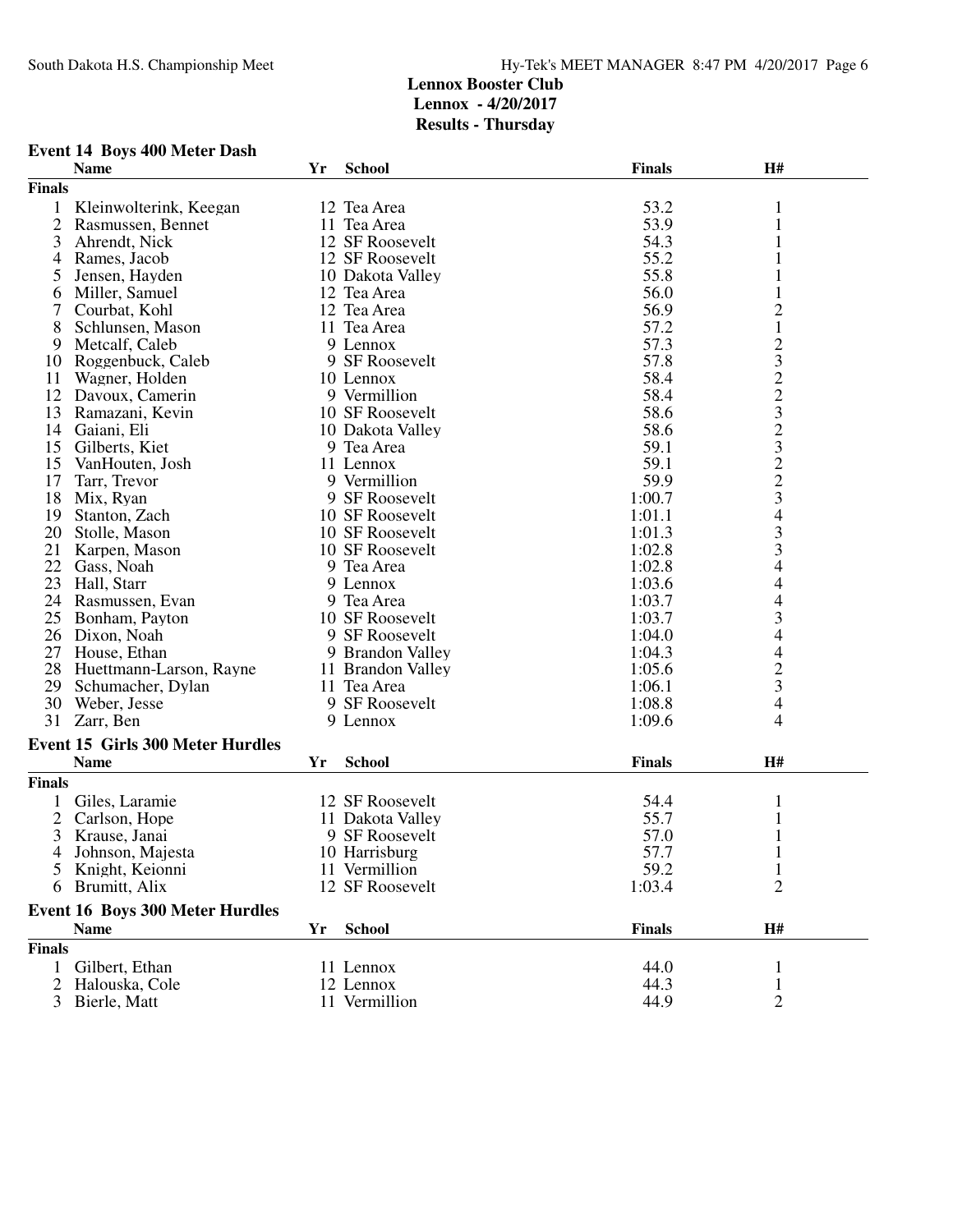|                               | Finals  (Event 16 Boys 300 Meter Hurdles) |    | <b>THAT SAM</b>  |               |                                           |  |
|-------------------------------|-------------------------------------------|----|------------------|---------------|-------------------------------------------|--|
|                               | <b>Name</b>                               | Yr | <b>School</b>    | <b>Finals</b> | H#                                        |  |
| $\overline{4}$                | Kittler, Jaden                            |    | 9 Dakota Valley  | 46.3          | 1                                         |  |
| 5                             | Van Hemert, Jesse                         |    | 9 Brandon Valley | 46.5          | $\mathbf{1}$                              |  |
| 6                             | Price, Isaac                              |    | 10 Tea Area      | 48.0          | $\mathbf{1}$                              |  |
|                               | Anderson, Matt                            |    | 9 Brandon Valley | 48.6          |                                           |  |
| 8                             | Landsem, Dylan                            |    | 10 SF Roosevelt  | 48.6          | 22233333                                  |  |
| 9                             | Krouse, Matthew                           |    | 9 Harrisburg     | 49.2          |                                           |  |
| 10                            | Boecker, Hannes                           |    | 9 Dakota Valley  | 51.5          |                                           |  |
| 11                            | Arop, Kuol                                |    | 10 SF Roosevelt  | 52.8          |                                           |  |
| 12                            | DeWaal, Michael                           |    | 9 Dakota Valley  | 53.9          |                                           |  |
| 13                            | Schweitzer, Owen                          |    | 9 Harrisburg     | 56.9          |                                           |  |
|                               |                                           |    |                  |               |                                           |  |
|                               | <b>Event 17 Girls 1600 Sprint Medley</b>  |    |                  |               |                                           |  |
|                               | <b>Team</b>                               |    | <b>Relay</b>     | <b>Finals</b> |                                           |  |
| <b>Finals</b>                 |                                           |    |                  |               |                                           |  |
|                               | 1 Harrisburg                              |    | $\mathbf{A}$     | 5:16.2        |                                           |  |
|                               | <b>Event 18 Boys 1600 Sprint Medley</b>   |    |                  |               |                                           |  |
|                               | <b>Team</b>                               |    | <b>Relay</b>     | <b>Finals</b> |                                           |  |
| <b>Finals</b>                 |                                           |    |                  |               |                                           |  |
| 1                             | Vermillion                                |    | A                | 3:47.3        |                                           |  |
| 2                             | Lennox                                    |    | A                | 3:59.9        |                                           |  |
| 3                             | Dakota Valley                             |    |                  | 4:01.1        |                                           |  |
|                               |                                           |    | A                |               |                                           |  |
| 4                             | <b>Brandon Valley</b>                     |    | A                | 4:12.5        |                                           |  |
| 5                             | Tea Area                                  |    | A                | 4:23.7        |                                           |  |
|                               | <b>Event 19 Girls 800 Meter Run</b>       |    |                  |               |                                           |  |
|                               | <b>Name</b>                               | Yr | <b>School</b>    | <b>Finals</b> | H#                                        |  |
| <b>Finals</b>                 |                                           |    |                  |               |                                           |  |
|                               | Brady, Rachel                             |    | 10 Vermillion    | 2:31.8        | $\mathbf 1$                               |  |
| 2                             | Ruud, Alicia                              |    | 8 Lennox         | 2:36.0        | 1                                         |  |
| 3                             | Werner, Kylie                             |    | 12 SF Roosevelt  | 2:36.7        | 1                                         |  |
| 4                             | Geurts, Jaide                             |    | 9 SF Roosevelt   | 2:37.2        |                                           |  |
| 5                             | Ihnen, Isabel                             |    | 9 Lennox         | 2:40.0        |                                           |  |
| 6                             | Rames, Haley                              |    | 11 SF Roosevelt  | 2:43.0        |                                           |  |
| 7                             | Irsfield, Emma                            |    | 10 SF Roosevelt  | 2:44.5        |                                           |  |
| 8                             | Thorstenson, Kate                         |    | 9 SF Roosevelt   | 2:44.6        |                                           |  |
| 9                             | De Velder, Kate                           |    | 9 Vermillion     | 2:51.5        |                                           |  |
|                               |                                           |    | 11 Tea Area      | 2:54.9        |                                           |  |
| 10                            | Daggett, Brenna                           |    |                  |               | $\overline{2}$                            |  |
| 11                            | Boyer, Faith                              |    | 8 SF Roosevelt   | 2:58.7        |                                           |  |
| 12                            | Munce, Maddie                             |    | 9 Brandon Valley | 2:59.9        |                                           |  |
| 13                            | Sevold, Lauren                            |    | 10 Harrisburg    | 3:04.7        | $\frac{2}{2}$ $\frac{2}{2}$ $\frac{2}{2}$ |  |
| 14                            | Ward, Kira                                |    | 12 SF Roosevelt  | 3:04.9        |                                           |  |
| 15                            | Schaefer, Sidney                          |    | 9 SF Roosevelt   | 3:06.7        |                                           |  |
| 16                            | Banwarth, Alexis                          |    | 9 Brandon Valley | 3:16.9        |                                           |  |
| 17                            | Sandwell, Eryn                            |    | 11 Dakota Valley | 3:18.8        |                                           |  |
| 18                            | VanHorn, Sophie                           |    | 9 Brandon Valley | 3:19.5        | $\overline{2}$                            |  |
|                               | <b>Event 20 Boys 800 Meter Run</b>        |    |                  |               |                                           |  |
|                               | <b>Name</b>                               | Yr | <b>School</b>    | <b>Finals</b> | H#                                        |  |
|                               |                                           |    |                  |               |                                           |  |
|                               |                                           |    |                  |               |                                           |  |
| <b>Finals</b><br>$\mathbf{1}$ | Krull, Josh                               |    | 10 Harrisburg    | 2:09.6        | $\mathbf{1}$                              |  |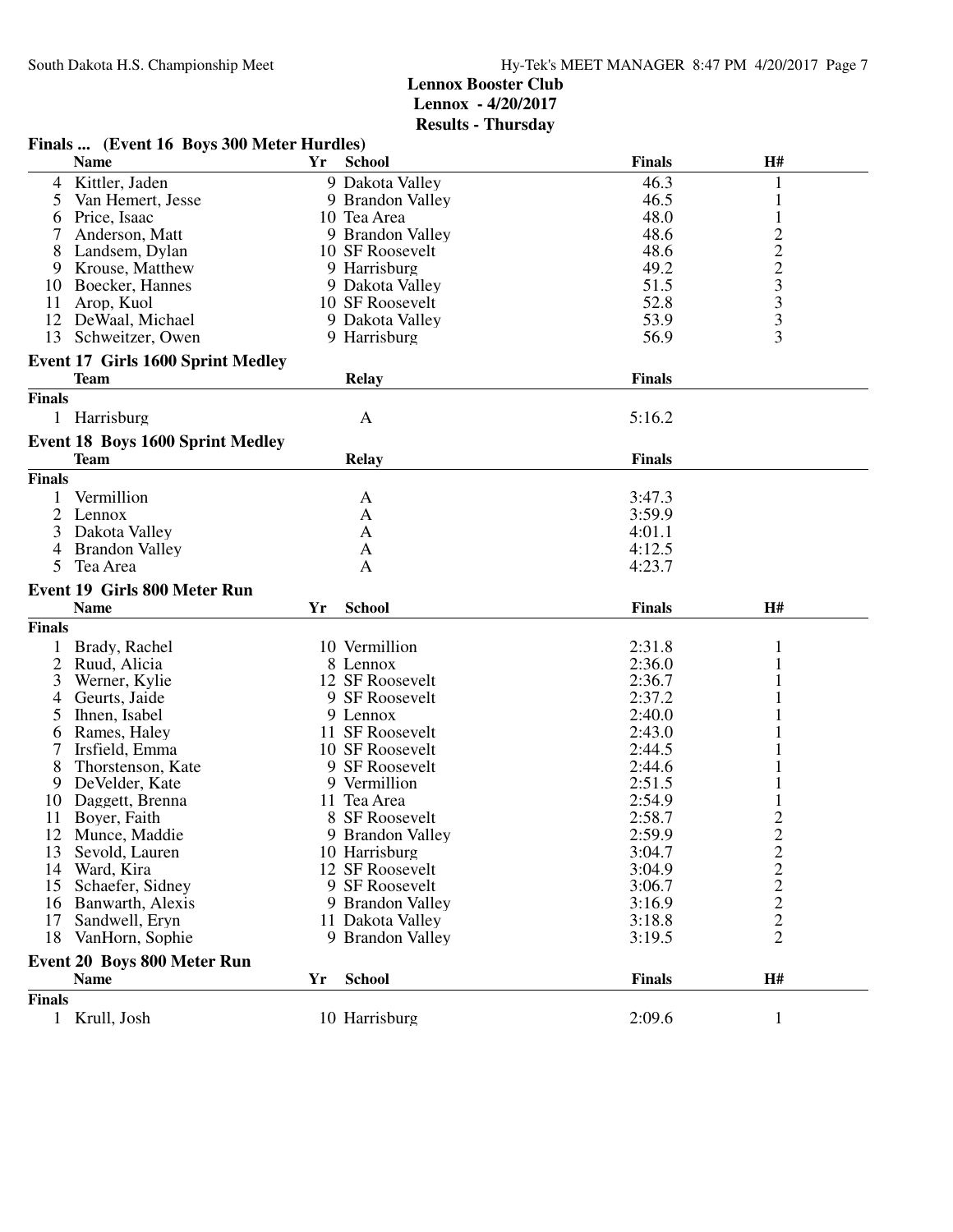|                | <b>Name</b>                   | Yr | <b>School</b>                      | <b>Finals</b> | H#                               |
|----------------|-------------------------------|----|------------------------------------|---------------|----------------------------------|
|                | 2 Langbehn, Brendan           |    | 12 Lennox                          | 2:11.6        | 1                                |
| 3              | Altenburg, Chase              |    | 11 Harrisburg                      | 2:11.6        | $\mathbf{1}$                     |
| 4              | Jaimes, Diego                 |    | 10 SF Roosevelt                    | 2:11.7        | $\mathbf{1}$                     |
| 5              | Peters, Ryan                  |    | 12 SF Roosevelt                    | 2:13.4        | 1                                |
| 6              | Niewenhuis, Tanner            |    | 10 Brandon Valley                  | 2:17.7        | 1                                |
| 7              | Schlunsen, Mason              |    | 11 Tea Area                        | 2:18.3        | $\mathbf{1}$                     |
| 8              | Jensen, Henry                 |    | 10 Dakota Valley                   | 2:19.6        | $\overline{c}$                   |
| 9              | Friesler, Yannick             |    | 11 Dakota Valley                   | 2:19.9        | $\overline{c}$                   |
| 10             | Bultena, Zach                 |    | 11 Lennox                          | 2:20.9        | $\,1$                            |
| 11             | Wells, Tyler                  |    | 10 Brandon Valley                  | 2:21.1        |                                  |
| 12             | Stanton, Zach                 |    | 10 SF Roosevelt                    | 2:21.8        | $\frac{2}{2}$                    |
| 13             | Papka, Evan                   |    | 11 Harrisburg                      | 2:23.8        | $\mathbf 1$                      |
| 14             | Green, Jon                    |    | 12 Dakota Valley                   | 2:24.2        | $\mathbf{1}$                     |
| 15             | Benning, Cooper               |    | 10 Lennox                          | 2:24.4        | $\mathbf{1}$                     |
| 16             | Graves, Joe                   |    | 9 Dakota Valley                    | 2:26.4        | $\mathbf{1}$                     |
| 17             | Jaw, Lin                      |    | 11 Vermillion                      | 2:26.8        |                                  |
| 18             | Pederson, Carter              |    | 10 Brandon Valley                  | 2:27.4        |                                  |
| 19             | Morales, William              |    | 9 Dakota Valley                    | 2:28.1        |                                  |
|                | 20 Eckert, Jacob              |    |                                    | 2:28.4        |                                  |
| 21             |                               |    | 10 SF Roosevelt<br>10 SF Roosevelt | 2:29.4        |                                  |
|                | Staples, Aaron                |    |                                    |               |                                  |
| 22             | Sandal, Parker                |    | 9 Lennox                           | 2:29.7        |                                  |
| 23             | Ihnen, Nick                   |    | 11 Lennox                          | 2:29.8        |                                  |
| 24             | Finnegan, Ben                 |    | 10 Vermillion                      | 2:30.6        | 2332222323233333333              |
| 25             | Klatt, Caleb                  |    | 9 Brandon Valley                   | 2:31.1        |                                  |
| 26             | Lambertz, Lane                |    | 10 Brandon Valley                  | 2:32.4        |                                  |
| 27             | Whisler, Ryne                 |    | 10 Vermillion                      | 2:32.6        |                                  |
| 28             | King, Brady                   |    | 11 Tea Area                        | 2:33.2        |                                  |
| 29             | Nustad, Tommy                 |    | 10 Brandon Valley                  | 2:34.9        |                                  |
| 30             | Olson, Ethan                  |    | 9 Tea Area                         | 2:35.4        |                                  |
| 31             | Hyland, Jacob                 |    | 9 Tea Area                         | 2:35.8        |                                  |
|                | 32 Elkin, Colter              |    | 9 Brandon Valley                   | 2:36.6        |                                  |
| 33             | Gienapp, Quinn                |    | 9 Brandon Valley                   | 2:36.9        |                                  |
|                | 34 Wardlow, Joseph            |    | 10 Brandon Valley                  | 2:37.3        |                                  |
| 35             | Laabs, Zach                   |    | 10 Brandon Valley                  | 2:38.0        |                                  |
| 36             | Daggett, Rhett                |    | 9 Tea Area                         | 2:41.4        |                                  |
| 37             | Berzati, Jamal                |    | 9 Brandon Valley                   | 2:57.2        | $\overline{3}$                   |
|                | Event 21 Girls 200 Meter Dash |    |                                    |               |                                  |
|                | <b>Name</b>                   | Yr | <b>School</b>                      | <b>Finals</b> | H#                               |
| <b>Finals</b>  |                               |    |                                    |               |                                  |
| 1              | Wevik, Mikayla                |    | 11 Tea Area                        | 27.1          | 1                                |
| $\overline{2}$ | Strasser, Abbie               |    | 12 Lennox                          | 27.4          |                                  |
| 3              | Mechels, Emma                 |    | 11 Lennox                          | 28.3          | 1                                |
| 4              | LaBrune, Mackenzie            |    | 8 Vermillion                       | 28.8          | $\mathbf{1}$                     |
| 5              | Johnson, Alyssa               |    | 11 Dakota Valley                   | 28.9          | $\overline{2}$                   |
| 6              | Rasmussen, Anna               |    | 12 Dakota Valley                   | 29.0          | $\overline{2}$                   |
| 7              | Schultz, Maycie               |    | 10 Harrisburg                      | 29.4          | $\mathbf{1}$                     |
| 8              | Rentsch, McKenna              |    | 9 Tea Area                         | 29.7          | $\overline{c}$                   |
| 9              | Hofer, Joni                   |    | 12 Tea Area                        | 29.8          |                                  |
| 10             | Kuper, Tori                   |    | 9 Lennox                           | 30.4          | $\overline{c}$<br>$\overline{2}$ |
|                |                               |    |                                    |               |                                  |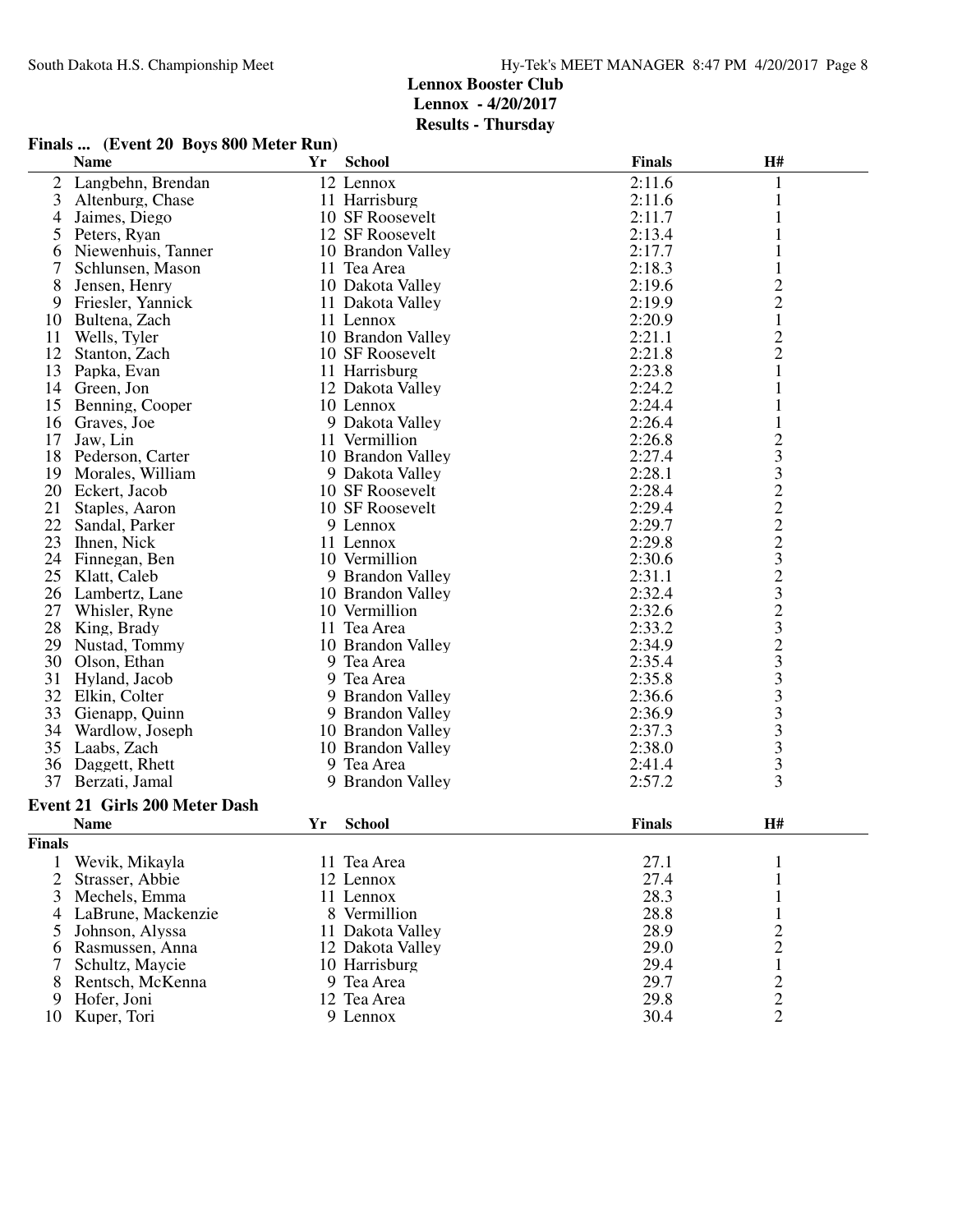26 Johnson, Dustin

### **Lennox Booster Club Lennox - 4/20/2017 Results - Thursday**

#### **Finals ...** (Event 21 Girls 200 Meter Dash)<br>Name Yr School **Name Yr School Finals H#** 11 Wente, Rachel 9 Dakota Valley 30.6 5<br>12 Cummings, Hannah 9 Brandon Valley 30.8 2 12 Cummings, Hannah 9 Brandon Valley 30.8 2<br>13 Lund. Avery 9 SF Roosevelt 31.4 3 13 Lund, Avery 9 SF Roosevelt 31.4 3<br>
14 Fischer, Logan 10 Tea Area 31.6 3<br>
15 Killian, Kaitlin 9 Vermillion 31.9 3 14 Fischer, Logan 10 Tea Area 10 Tea Area 31.6 31.6 31.6 31.6 15 Killian, Kaitlin 16 Killian, Kaitlin 16 Killian, Kaitlin 16 Stephen 11 Vermillion 16 Stephen 16 Killian, Keionni 11 Vermillion 16 Stephen 16 Stephen 16 Stephen 16 Stephen 16 Stephen 16 Stephen 16 Stephen 16 Stephen 16 S 16 Knight, Keionni 11 Vermillion 31.9 3<br>17 Peters, Allie 32.2 4 17 Peters, Allie 18 9 SF Roosevelt 18 Pfaffle. Kaitlyn 12 Dakota Valley 18 2.2 4 5 18 Pfaffle, Kaitlyn 12 Dakota Valley 32.4 5<br>19 Dam. Katie 11 Dakota Valley 32.6 4 19 Dam, Katie 11 Dakota Valley 19 Dam, Katie 11 Dakota Valley 32.6 4<br>20 Glenn, Jessica 10 Harrisburg 133.0 3 20 Glenn, Jessica 10 Harrisburg 33.0 3<br>21 Moncur. Chloe 9 SF Roosevelt 33.0 5 21 Moncovelt 33.0 5<br>10 Harrisburg 33.1 3 22 Titze, Bryn 10 Harrisburg 33.1 3<br>23 Mairs, Macy 9 Brandon Valley 33.3 4 23 Mairs, Macy 9 Brandon Valley 33.3 4<br>24 Pancich, Morgan 9 SF Roosevelt 33.9 4 24 Pancich, Morgan 9 SF Roosevelt 33.9 4<br>25 Vianes, Jaden 9 SF Roosevelt 34.5 4 25 Vianes, Jaden 9 SF Roosevelt 34.5 4<br>26 Stucky, Josie 9 Lennox 34.9 5 26 Stucky, Josie 9 Lennox 34.9 5 27 Horsa, Mesha 9 SF Roosevelt 35.7 4 28 Grim, Madisyn 9 Lennox 36.1 5<br>29 Oleson, Ashley 9 Brandon Valley 36.4 5 29 Oleson, Ashley 9 Brandon Valley 36.4 5 30 Kuhl, Emily **Event 22 Boys 200 Meter Dash Name Yr School Finals H# Finals** 1 Lewis, Ray 11 Vermillion 11 Vermillion 23.6 1<br>2 Schulz, Cole 11 Dakota Valley 24.2 1 24.2 Schulz, Cole 11 Dakota Valley 24.2 1<br>
24.6 1 9 Dakota Valley 24.6 1 3 Green, Tadd 9 Dakota Valley 24.6 1<br>
4 Chesterman, Sam 10 Dakota Valley 24.8 2 4 Chesterman, Sam 10 Dakota Valley 24.8 2<br>5 Jensen, Havden 10 Dakota Valley 25.3 4 10 Dakota Valley 25.3 4<br>11 Vermillion 25.4 3 6 Pratt, Rylan 11 Vermillion 25.4 3 Martins, Nick 9 Harrisburg 25.4 1<br>Davoux, Camerin 9 Vermillion 25.6 6 8 Davoux, Camerin 9 Vermillion 25.6 6 6<br>
9 Bergmann, Cole 11 Dakota Valley 25.7 2 9 Bergmann, Cole 11 Dakota Valley 25.7 2<br>
9 Harrisburg 25.7 2<br>
1 9 Harrisburg 25.7 2 10 Holt, Alex 1 9 Harrisburg 25.7 1 1<br>11 Bartmann, Cameron 11 Lennox 25.9 4 11 Bartmann, Cameron 11 Lennox 25.9 4<br>12 Haas, Wyatt 9 Brandon Valley 26.1 4 12 Haas, Wyatt 13 Bowen, Trev 13 Bowen, Trev 13 Bowen, Trev 13 Bowen, Trev 14 Bowen, 26.1 and 14 Bowen, 26.2 and 14 Bowen, 26.2 and 14 Bowen, 26.2 and 14 Bowen, 26.2 and 14 Bowen, 26.2 and 14 Bowen, 26.2 and 14 Bowen, 26.2 13 Bowen, Trey 14 Gaiani, Eli 19 Dakota Valley 26.2 6<br>14 Gaiani, Eli 10 Dakota Valley 26.2 2 14 Gaiani, Eli 10 Dakota Valley 26.2 2<br>15 Gilberts, Kiet 9 Tea Area 26.2 2 15 Gilberts, Kiet 9 Tea Area 26.2 5<br>16 Mix, Ryan 9 SF Roosevelt 26.4 3 16 Mix, Ryan 19 SF Roosevelt 26.4 3<br>16 Dougherty, Mitchell 10 Vermillion 26.4 6 16 Dougherty, Mitchell 10 Vermillion 26.4 6<br>18 VanHouten, Josh 11 Lennox 26.5 5 18 VanHouten, Josh 11 Lennox 26.5 5<br>19 Hodge Jr, Rasheed 10 Brandon Valley 26.6 5 19 Hodge Jr, Rasheed 10 Brandon Valley 26.6 5<br>
10 Lennox 26.6 5<br>
5 20 Ihnen, Quincy 10 Lennox 26.6 5<br>21 Karpen, Mason 10 SF Roosevelt 26.8 6 21 Karpen, Mason 10 SF Roosevelt 26.8 6<br>22 Anderson, Matt 9 Brandon Valley 27.0 3 22 Anderson, Matt 9 Brandon Valley 27.0 3<br>23 Altenburg, Chase 11 Harrisburg 27.0 1 23 Altenburg, Chase 11 Harrisburg 27.0 1<br>
24 Stolle, Mason 10 SF Roosevelt 27.1 2<br>
25 Daugherty, Will 9 Lennox 27.1 7 24 Stolle, Mason 10 SF Roosevelt 27.1 25 Daugherty, Will 25 Daugherty 27.1 27.1 27.1

25 Daugherty, Will 9 Lennox 27.1 26 Johnson, Dustin 21 Tea Area 27.2 3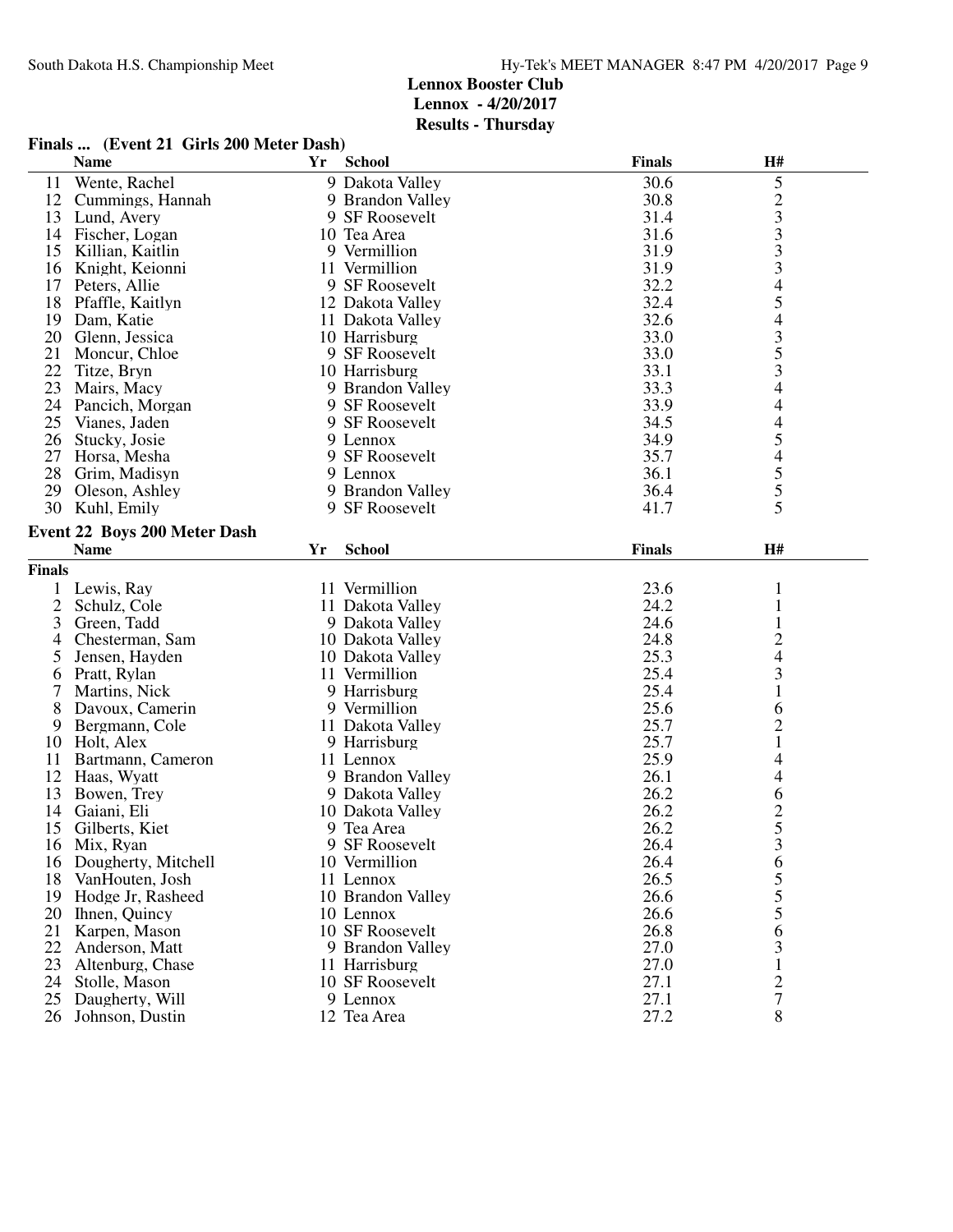|  |  | Finals  (Event 22 Boys 200 Meter Dash) |  |  |  |
|--|--|----------------------------------------|--|--|--|
|--|--|----------------------------------------|--|--|--|

|                | <b>Name</b>                       | Yr | <b>School</b>                      | <b>Finals</b>      | H#                                         |  |
|----------------|-----------------------------------|----|------------------------------------|--------------------|--------------------------------------------|--|
| 27             | Thompson, Blake                   |    | 9 Brandon Valley                   | 27.2               | 4                                          |  |
| 28             | Rasmussen, Evan                   |    | 9 Tea Area                         | 27.3               | $\overline{7}$                             |  |
| 29             | Vinson, Clay                      |    | 10 Lennox                          | 27.3               |                                            |  |
| 30             | Voss, Brock                       |    | 9 Vermillion                       | 27.4               | $\frac{5}{8}$                              |  |
| 31             | McGee, Micah                      |    | 10 Brandon Valley                  | 27.4               | $\overline{7}$                             |  |
| 32             | Gass, Noah                        |    | 9 Tea Area                         | 27.4               | 6                                          |  |
| 33             | Mallory, Tristin                  |    | 11 Vermillion                      | 27.6               | 8                                          |  |
| 34             | Bonham, Payton                    |    | 10 SF Roosevelt                    | 27.6               |                                            |  |
| 35             | Hall, Starr                       |    | 9 Lennox                           | 27.6               |                                            |  |
| 36             | Singh, Rohan                      |    | 12 Brandon Valley                  | 28.0               | 5737                                       |  |
| 37             | House, Ethan                      |    | 9 Brandon Valley                   | 28.2               |                                            |  |
| 38             | Klein, Elijah                     |    | 9 Brandon Valley                   | 28.2               | 5                                          |  |
| 39             | Anderson, Nick                    |    | 9 SF Roosevelt                     | 28.2               | 6                                          |  |
|                | 40 Crow, Thomas                   |    | 10 Brandon Valley                  | 28.4               |                                            |  |
| 41             | Huettmann-Larson, Rayne           |    |                                    | 28.5               | $\begin{array}{c} 8 \\ 2 \\ 7 \end{array}$ |  |
| 42             |                                   |    | 11 Brandon Valley<br>9 Lennox      | 28.8               |                                            |  |
|                | Johnson, Kaleb                    |    | 9 Lennox                           |                    |                                            |  |
| 43             | Zarr, Ben                         |    |                                    | 28.9               | 8                                          |  |
|                | 44 Groseth, Tate                  |    | 12 SF Roosevelt                    | 29.5               | 8                                          |  |
|                | 45 DeWaal, Michael                |    | 9 Dakota Valley                    | 30.1               | 8                                          |  |
| 46             | Jackson, Koby                     |    | 9 Lennox                           | 30.6               | 8                                          |  |
| 47             | Martinsen, Masen                  |    | 12 Tea Area                        | 31.0               | 9                                          |  |
| 48             | Jumper, Christopher               |    | 9 Dakota Valley                    | 32.3               | 9                                          |  |
| 49             | Cooke, Jordan                     |    | 9 Dakota Valley                    | 33.4               | 9                                          |  |
| $---$          | Duncan, Chris                     |    | 11 Tea Area                        | <b>DNF</b>         | 4                                          |  |
|                | Event 23 Girls 3200 Meter Run     |    |                                    |                    |                                            |  |
|                | <b>Name</b>                       | Yr | <b>School</b>                      | <b>Finals</b>      |                                            |  |
| <b>Finals</b>  |                                   |    |                                    |                    |                                            |  |
| 1              | Schulz, Marisa                    |    | 12 Dakota Valley                   | 11:55.5            |                                            |  |
|                | 2 Pearson, Lydia                  |    | 11 SF Roosevelt                    | 13:16.0            |                                            |  |
|                |                                   |    |                                    | 13:34.8            |                                            |  |
| 3              | Bainbridge, Maisey                |    | 12 Lennox                          |                    |                                            |  |
| 4              | Schroeder, Mariah                 |    | 11 Tea Area                        | 14:13.3            |                                            |  |
| 5              | Pruss, Ashley                     |    | 10 Tea Area                        | 14:15.7            |                                            |  |
|                | Event 24 Boys 3200 Meter Run      |    |                                    |                    |                                            |  |
|                | <b>Name</b>                       | Yr | <b>School</b>                      | <b>Finals</b>      |                                            |  |
| <b>Finals</b>  |                                   |    |                                    |                    |                                            |  |
|                | Kleinwolterink, Keegan            |    | 12 Tea Area                        | 10:23.4            |                                            |  |
| $\overline{2}$ | Ferri, Colin                      |    | 10 SF Roosevelt                    | 11:01.9            |                                            |  |
| 3              | Rausch, Cole                      |    | 10 Tea Area                        | 11:05.2            |                                            |  |
| 4              | Heins, Peyton                     |    | 11 Tea Area                        | 11:09.5            |                                            |  |
| 5              | Spader, Michael                   |    | 9 Harrisburg                       | 11:29.7            |                                            |  |
| 6              |                                   |    |                                    |                    |                                            |  |
|                |                                   |    |                                    |                    |                                            |  |
|                | Midland, Josh                     |    | 11 Dakota Valley                   | 11:32.0            |                                            |  |
| 7              | VanBerkum, Cody                   |    | 9 Harrisburg                       | 11:36.0            |                                            |  |
| 8              | Brave, Brian                      |    | 12 SF Roosevelt                    | 11:39.9            |                                            |  |
| 9              | Hentschel, Zach                   |    | 9 Brandon Valley                   | 11:50.1            |                                            |  |
| 10<br>11       | Reeser, Brysen<br>Waddell, Connor |    | 10 SF Roosevelt<br>10 SF Roosevelt | 11:52.2<br>11:54.0 |                                            |  |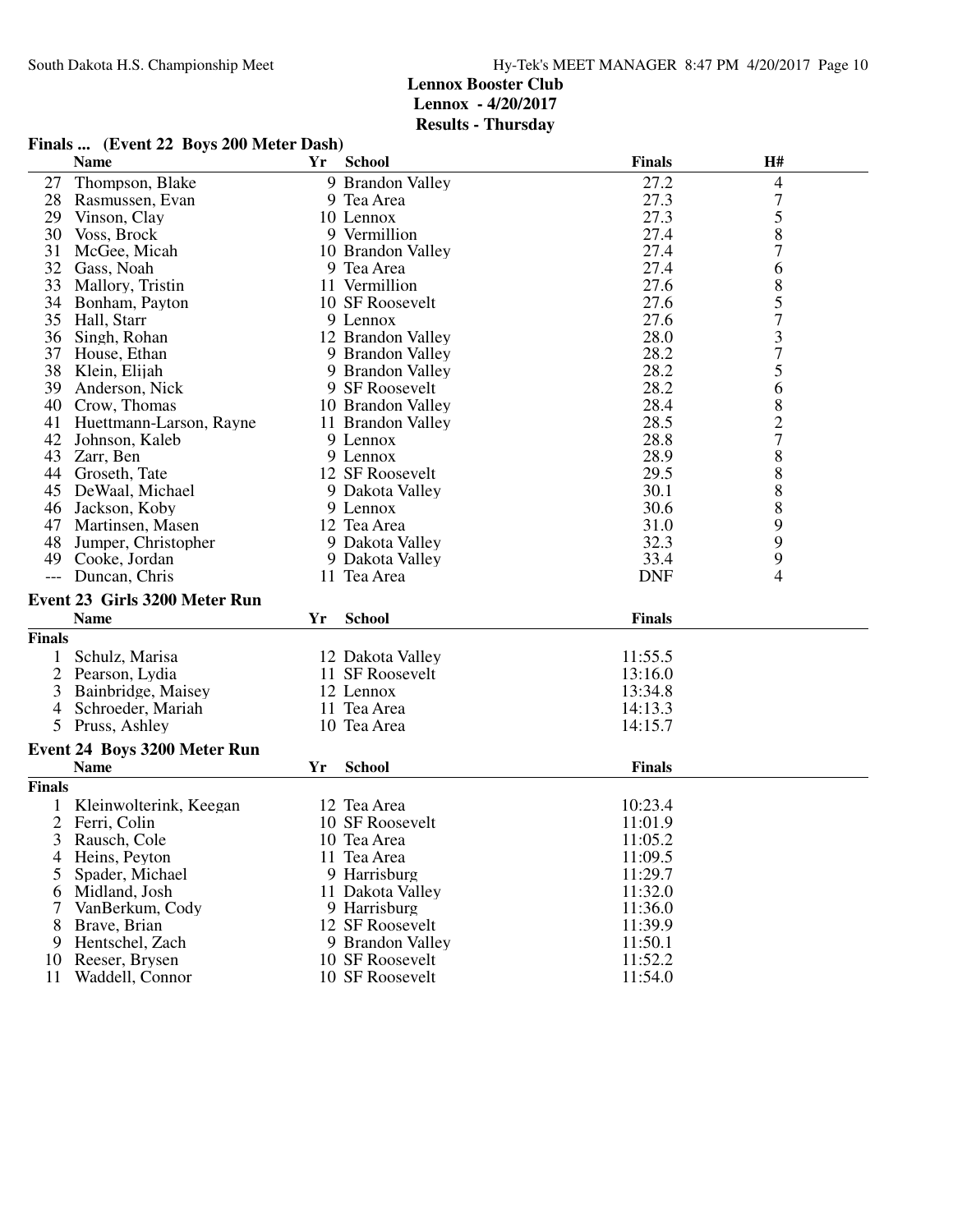|                            | <b>Event 25 Girls 4x400 Meter Relay</b> |    |                   |               |  |
|----------------------------|-----------------------------------------|----|-------------------|---------------|--|
|                            | <b>Team</b>                             |    | Relay             | <b>Finals</b> |  |
| <b>Finals</b>              |                                         |    |                   |               |  |
| $\mathbf{1}$               | <b>SF Roosevelt</b>                     |    | A                 | 4:44.4        |  |
|                            | <b>Event 26 Boys 4x400 Meter Relay</b>  |    |                   |               |  |
|                            | <b>Team</b>                             |    | Relay             | <b>Finals</b> |  |
| <b>Finals</b>              |                                         |    |                   |               |  |
|                            | Lennox                                  |    | A                 | 3:47.3        |  |
| 2                          | <b>SF Roosevelt</b>                     |    | A                 | 3:49.9        |  |
| 3                          | Tea Area                                |    | $\mathbf{A}$      | 4:24.5        |  |
|                            | <b>Event 27 Girls High Jump</b>         |    |                   |               |  |
|                            | <b>Name</b>                             | Yr | <b>School</b>     | <b>Finals</b> |  |
| <b>Finals</b>              |                                         |    |                   |               |  |
| 1                          | Slaughter, Sam                          |    | 12 Harrisburg     | 4-09.00       |  |
| 2                          | Johnson, Alyssa                         |    | 11 Dakota Valley  | 4-07.00       |  |
| 3                          | Reinschmidt, Nikita                     |    | 11 Dakota Valley  | J4-07.00      |  |
| 4                          | Goeden, Brooke                          |    | 9 Brandon Valley  | 4-03.00       |  |
| 4                          | Klemisch, Paige                         |    | 11 SF Roosevelt   | 4-03.00       |  |
| 6                          | Davis, Alex                             |    | 9 Brandon Valley  | J4-03.00      |  |
| 6                          | Watkins, Kayla                          |    | 9 Brandon Valley  | J4-03.00      |  |
| 6                          | Graber, Trinity                         |    | 10 Brandon Valley | J4-03.00      |  |
| 6                          | Wente, Rachel                           |    | 9 Dakota Valley   | J4-03.00      |  |
| 6                          | Pierret, Anna                           |    | 11 SF Roosevelt   | J4-03.00      |  |
|                            | Haverman, Amanda                        |    | 9 Vermillion      | <b>NH</b>     |  |
|                            | Ugosfsky, Jeniah                        |    | 10 Harrisburg     | <b>NH</b>     |  |
| ---                        | Thorstenson, Kate                       |    | 9 SF Roosevelt    | <b>NH</b>     |  |
| $\qquad \qquad - \qquad -$ | Bailey, Kassidi                         |    | 10 Brandon Valley | <b>NH</b>     |  |
| $\qquad \qquad - -$        | Foster, Lily                            |    | 10 Vermillion     | <b>NH</b>     |  |
|                            | <b>Event 28 Boys High Jump</b>          |    |                   |               |  |
|                            | <b>Name</b>                             | Yr | <b>School</b>     | <b>Finals</b> |  |
| <b>Finals</b>              |                                         |    |                   |               |  |
|                            | Bergmann, Cole                          |    | 11 Dakota Valley  | 6-01.00       |  |
| 2                          | Altenburg, Chase                        |    | 11 Harrisburg     | 5-09.00       |  |
| 3                          | Cooper, Josh                            |    | 12 Tea Area       | 5-07.00       |  |
| 4                          | Leisinger, Zach                         |    | 10 Lennox         | J5-07.00      |  |
| 5                          | Metcalf, Caleb                          |    | 9 Lennox          | J5-07.00      |  |
| 6                          | Chesterman, Sam                         |    | 10 Dakota Valley  | 5-05.00       |  |
| 6                          | Green, Tadd                             |    | 9 Dakota Valley   | 5-05.00       |  |
| 8                          | Fisher, Cameron                         |    | 12 Dakota Valley  | J5-05.00      |  |
| 9                          | Anderson, Matt                          |    | 9 Brandon Valley  | 5-03.00       |  |
| 9                          | Holt, Alex                              |    | 9 Harrisburg      | 5-03.00       |  |
| 9                          | Akol, Tong                              |    | 11 SF Roosevelt   | 5-03.00       |  |
| ---                        | Cox, Trevor                             |    | 10 Tea Area       | <b>NH</b>     |  |
| $---$                      | Loftus, Wyatt                           |    | 10 Vermillion     | <b>NH</b>     |  |
| $---$                      | Easton-Brooks, Dawson                   |    | 9 Vermillion      | <b>NH</b>     |  |
| ---                        | Hill, Ryan                              |    | 10 Harrisburg     | <b>NH</b>     |  |
| ---                        | Snyder, Adam                            |    | 10 Harrisburg     | <b>NH</b>     |  |
| $---$                      | Vaughn, Jhett                           |    | 11 SF Roosevelt   | NH            |  |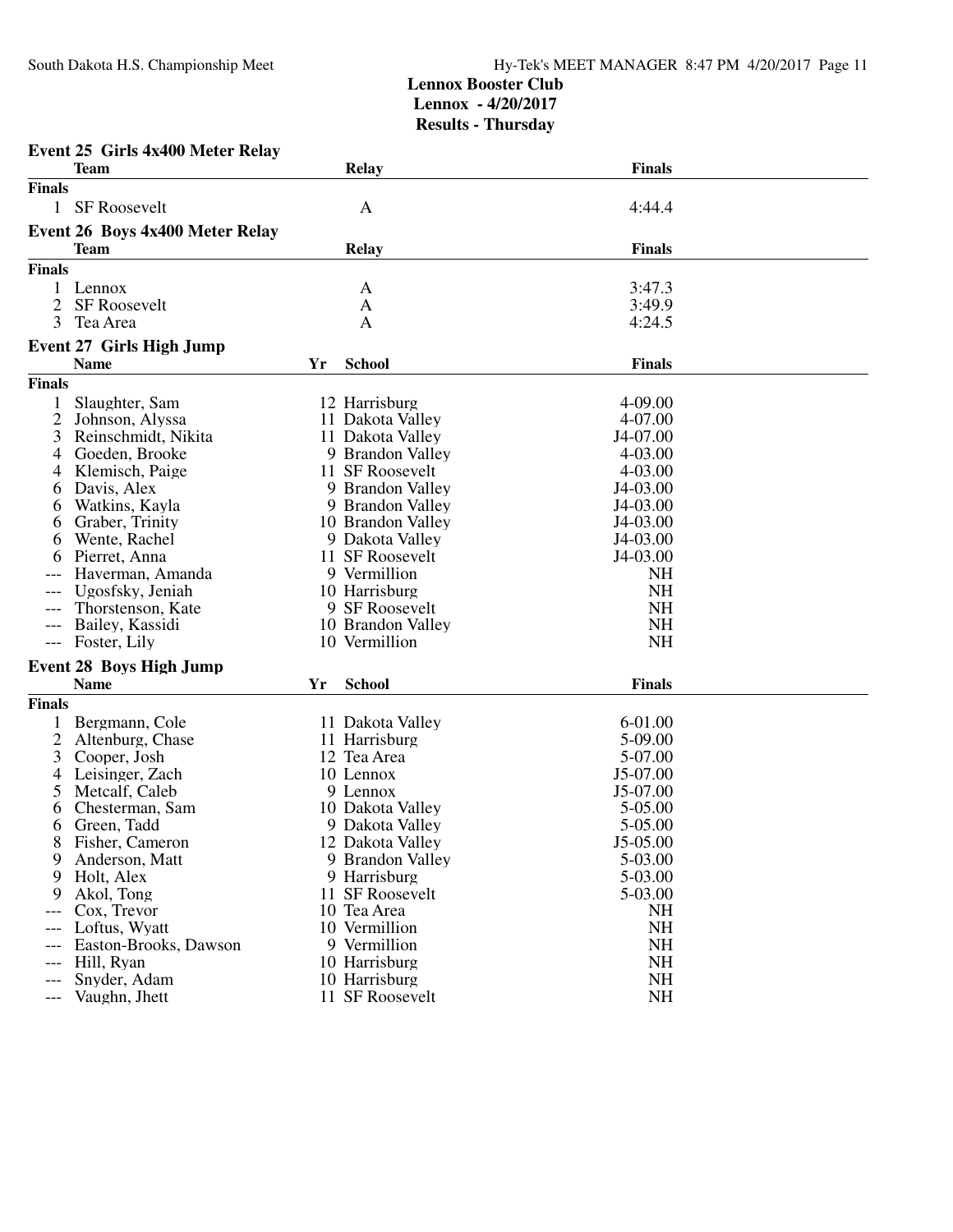| <b>Event 29 Girls Long Jump</b> |  |  |  |
|---------------------------------|--|--|--|
|---------------------------------|--|--|--|

|                     | вусис 27 чить вонд Jump<br><b>Name</b> | Yr | <b>School</b>     | <b>Finals</b> |                                                   |
|---------------------|----------------------------------------|----|-------------------|---------------|---------------------------------------------------|
| <b>Finals</b>       |                                        |    |                   |               |                                                   |
| $\mathbf{1}$        | Klinkhammer, Felicity                  |    | 11 Brandon Valley | 15-10.75      | $\mathbf{1}$                                      |
| $\overline{2}$      | Fischer, Makaylee                      |    | 9 Harrisburg      | 15-02.00      |                                                   |
|                     |                                        |    |                   |               | 1                                                 |
| 3                   | Mouw, Sydney                           |    | 10 Tea Area       | 15-01.00      | 1                                                 |
| 4                   | Weber, Taylor                          |    | 11 Vermillion     | 14-10.50      | 1                                                 |
| 5                   | Foster, Lily                           |    | 10 Vermillion     | 14-03.25      | $\overline{2}$                                    |
| 6                   | Saunders, Lexi                         |    | 9 Vermillion      | 14-02.25      | $\mathbf{1}$                                      |
| 7                   | Pancich, Morgan                        |    | 9 SF Roosevelt    | 13-07.00      | $\overline{2}$                                    |
| 8                   | Patzwald, Desirae                      |    | 9 Tea Area        | 13-04.75      | 1                                                 |
| 9                   | Peters, Riley                          |    | 10 Lennox         | 12-11.00      | 1                                                 |
| 10                  | Titze, Bree                            |    | 9 Harrisburg      | 12-09.00      | 1                                                 |
| 11                  | Bailey, Kassidi                        |    | 10 Brandon Valley | 12-05.00      |                                                   |
|                     | 12 Peters, Allie                       |    | 9 SF Roosevelt    | 12-03.00      | $\frac{2}{2}$                                     |
|                     | 12 Aleman, Fatima                      |    | 10 Vermillion     | 12-03.00      |                                                   |
|                     | 12 Minnaert, Brittley                  |    | 10 Tea Area       | 12-03.00      | 1                                                 |
| 15                  | Titze, Bryn                            |    | 10 Harrisburg     | 12-01.00      | $\mathbf{1}$                                      |
|                     | 16 Albers, Lillie                      |    | 11 SF Roosevelt   | 11-09.00      |                                                   |
|                     | 17 Momotic, Valeska                    |    | 11 SF Roosevelt   | 10-09.00      | $\begin{array}{c}\n2 \\ 2 \\ 2 \\ 1\n\end{array}$ |
|                     | 18 Fernandez, Clarissa                 |    | 10 SF Roosevelt   | 10-07.00      |                                                   |
|                     | 19 Haverman, Amanda                    |    | 9 Vermillion      | 10-01.00      |                                                   |
|                     | 20 Billy, Lovena                       |    | 9 Harrisburg      | 8-08.50       |                                                   |
|                     | Goura, Nafissa                         |    | 11 SF Roosevelt   | <b>ND</b>     |                                                   |
|                     | Ayalew, Saron                          |    | 10 SF Roosevelt   | <b>ND</b>     | $\frac{2}{2}$                                     |
|                     |                                        |    |                   | <b>ND</b>     | $\mathbf{1}$                                      |
|                     | Okine, Rachel                          |    | 11 Dakota Valley  | <b>ND</b>     | $\overline{2}$                                    |
| $\qquad \qquad - -$ | Tritz, Morgan                          |    | 9 Dakota Valley   |               |                                                   |
|                     | <b>Event 30 Boys Long Jump</b>         |    |                   |               |                                                   |
|                     | <b>Name</b>                            | Yr | <b>School</b>     | <b>Finals</b> |                                                   |
| <b>Finals</b>       |                                        |    |                   |               |                                                   |
|                     | 1 Breck, Holdyn                        |    | 11 Lennox         | 20-05.50      | 1                                                 |
| $\overline{2}$      | Fisher, Cameron                        |    | 12 Dakota Valley  | 19-04.25      | 1                                                 |
| 3                   | Cooper, Josh                           |    | 12 Tea Area       | 18-09.00      | $\overline{2}$                                    |
| 4                   | Ohl, Travis                            |    | 11 Dakota Valley  | 18-08.50      | 1                                                 |
| 5                   | Leisinger, Zach                        |    | 10 Lennox         | 18-07.50      | 1                                                 |
| 6                   | Pratt, Rylan                           |    | 11 Vermillion     | 18-01.25      | 1                                                 |
| $\tau$              | Gaiani, Eli                            |    | 10 Dakota Valley  | 18-00.25      | 1                                                 |
| 8                   | Christenson, Grayson                   |    | 9 Brandon Valley  | 17-05.00      | $\overline{\mathbf{c}}$                           |
| 9                   | Nichols, Caden                         |    | 9 Brandon Valley  | 17-01.00      | $\overline{c}$                                    |
|                     | 10 Hill, Ryan                          |    | 10 Harrisburg     | 17-00.00      | $\,1$                                             |
| 11                  | Wente, Sam                             |    | 11 Dakota Valley  | 16-07.25      |                                                   |
| 11                  | Loftus, Wyatt                          |    | 10 Vermillion     | 16-07.25      | $\frac{2}{2}$                                     |
| 13                  |                                        |    | 10 Harrisburg     | 16-07.00      | $\mathbf{1}$                                      |
|                     | Snyder, Adam                           |    |                   |               |                                                   |
| 14                  | McGee, Micah                           |    | 10 Brandon Valley | 16-04.25      | $\overline{c}$                                    |
| 15                  | Easton-Brooks, Dawson                  |    | 9 Vermillion      | 15-04.00      | $\overline{2}$                                    |
| $\overline{a}$      | Hohn, Alec                             |    | 12 Tea Area       | <b>ND</b>     | $\mathbf{1}$                                      |
|                     | Williams, Ray                          |    | 10 Lennox         | <b>ND</b>     | $\overline{2}$                                    |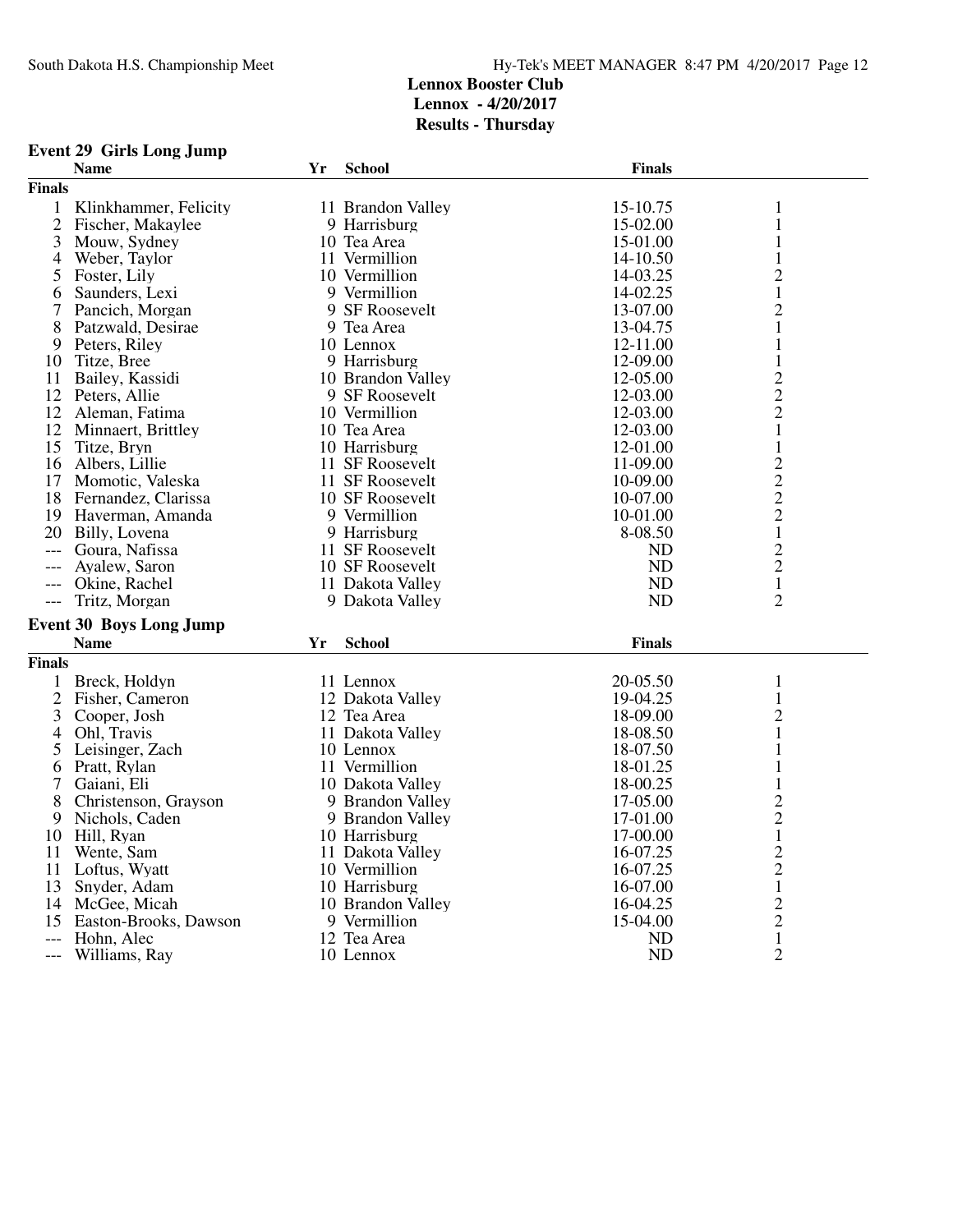|                | <b>Event 31 Girls Triple Jump</b> |    |                                    |                      |                                                   |
|----------------|-----------------------------------|----|------------------------------------|----------------------|---------------------------------------------------|
|                | <b>Name</b>                       | Yr | <b>School</b>                      | <b>Finals</b>        |                                                   |
| <b>Finals</b>  |                                   |    |                                    |                      |                                                   |
| 1              | Rasmussen, Anna                   |    | 12 Dakota Valley                   | 34-01.25             |                                                   |
| 2              | Klinkhammer, Felicity             |    | 11 Brandon Valley                  | 31-05.75             |                                                   |
| 3              | Weber, Taylor                     |    | 11 Vermillion                      | 29-08.25             |                                                   |
| 4              | Wente, Rachel                     |    | 9 Dakota Valley                    | 28-02.75             |                                                   |
| 5              | Saunders, Lexi                    |    | 9 Vermillion                       | 28-02.25             |                                                   |
| 6              | Bailey, Kassidi                   |    | 10 Brandon Valley                  | 27-09.00             |                                                   |
|                | Fernandez, Clarissa               |    | 10 SF Roosevelt                    | N <sub>D</sub>       |                                                   |
|                | Goura, Nafissa                    |    | 11 SF Roosevelt                    | <b>ND</b>            |                                                   |
|                | Ayalew, Saron                     |    | 10 SF Roosevelt                    | <b>ND</b>            |                                                   |
|                | Albers, Lillie                    |    | 11 SF Roosevelt                    | <b>ND</b>            |                                                   |
| $---$          | Momotic, Valeska                  |    | 11 SF Roosevelt                    | <b>ND</b>            |                                                   |
|                | <b>Event 32 Boys Triple Jump</b>  |    |                                    |                      |                                                   |
|                | <b>Name</b>                       | Yr | <b>School</b>                      | <b>Finals</b>        |                                                   |
| <b>Finals</b>  |                                   |    |                                    |                      |                                                   |
|                |                                   |    |                                    |                      |                                                   |
|                | Breck, Holdyn                     |    | 11 Lennox                          | 42-01.75             |                                                   |
| 2              | Hill, Ryan                        |    | 10 Harrisburg                      | 37-11.50             |                                                   |
| 3              | Leisinger, Zach                   |    | 10 Lennox                          | 36-01.00<br>35-10.50 |                                                   |
| 4              | Fisher, Cameron                   |    | 12 Dakota Valley                   |                      |                                                   |
| 5              | McGee, Micah<br>Loftus, Wyatt     |    | 10 Brandon Valley<br>10 Vermillion | 34-09.50<br>33-07.75 |                                                   |
| 6              | Harms, Jacob                      |    | 11 Harrisburg                      | 31-09.75             |                                                   |
|                | Williams, Ray                     |    | 10 Lennox                          | <b>ND</b>            |                                                   |
|                | Christenson, Grayson              |    | 9 Brandon Valley                   | <b>ND</b>            |                                                   |
|                |                                   |    |                                    |                      |                                                   |
|                | <b>Event 33 Girls Shot Put</b>    |    |                                    |                      |                                                   |
|                | <b>Name</b>                       | Yr | <b>School</b>                      | <b>Finals</b>        |                                                   |
| <b>Finals</b>  |                                   |    |                                    |                      |                                                   |
|                | Jensen, Kasey                     |    | 11 Vermillion                      | 35-02.00             | 1                                                 |
| $\overline{c}$ | Morehead, Jaelyn                  |    | 10 Tea Area                        | 33-03.00             | $\mathbf{1}$                                      |
| 3              | Lammers, Meredith                 |    | 11 Dakota Valley                   | 32-03.00             | $\mathbf{1}$                                      |
| 4              | Fillipi, Leslie                   |    | 10 Lennox                          | 31-08.50             | $\mathbf{1}$                                      |
| 5              | Harkin, Hailey                    |    | 10 Harrisburg                      | 31-06.00             | $\overline{\mathbf{c}}$                           |
| 6              | Payne, Tyra                       |    | 11 Lennox                          | 31-03.50             | $\mathbf{1}$                                      |
| 7              | Larson, Britta                    |    | 9 Harrisburg                       | 30-08.00             | $\frac{2}{1}$                                     |
| 8              | Behrens, Hannah                   |    | 9 Brandon Valley                   | 29-05.50             |                                                   |
| 9              | Ward, Kira                        |    | 12 SF Roosevelt                    | 29-01.00             | $\frac{2}{3}$                                     |
| 10             | Shubert, Kenzie                   |    | 12 SF Roosevelt                    | 28-06.50             |                                                   |
| 11             | Spoonmore, Zoe                    |    | 9 Lennox                           | 28-04.00             | 3                                                 |
| 12             | Erickson, Cassidy                 |    | 12 SF Roosevelt                    | 28-03.00             |                                                   |
| 12             | Medicine Horn, Tyra               |    | 10 Tea Area                        | 28-03.00             |                                                   |
| 14             | Lammers, Elizabeth                |    | 11 Dakota Valley                   | 28-00.50             | $\begin{array}{c}\n2 \\ 2 \\ 2 \\ 1\n\end{array}$ |
| 15             | Voss, Makenzie                    |    | 10 Harrisburg                      | 27-09.00             |                                                   |
| 16             | Peterson, Leisha                  |    | 12 SF Roosevelt                    | 26-11.50             |                                                   |
| 17             | Jensen, Rachel                    |    | 11 Lennox                          | 26-10.00             | $\mathbf{1}$                                      |
| 18             | Dibonto, Belina                   |    | 9 Tea Area                         | 26-07.50             | 3                                                 |
| 19             | Bardsley, Jozy                    |    | 11 Tea Area                        | 26-06.50             | $\overline{\mathbf{3}}$                           |
| 20             | Wilson, Tyanna                    |    | 11 Brandon Valley                  | 24-04.50             | $\overline{2}$                                    |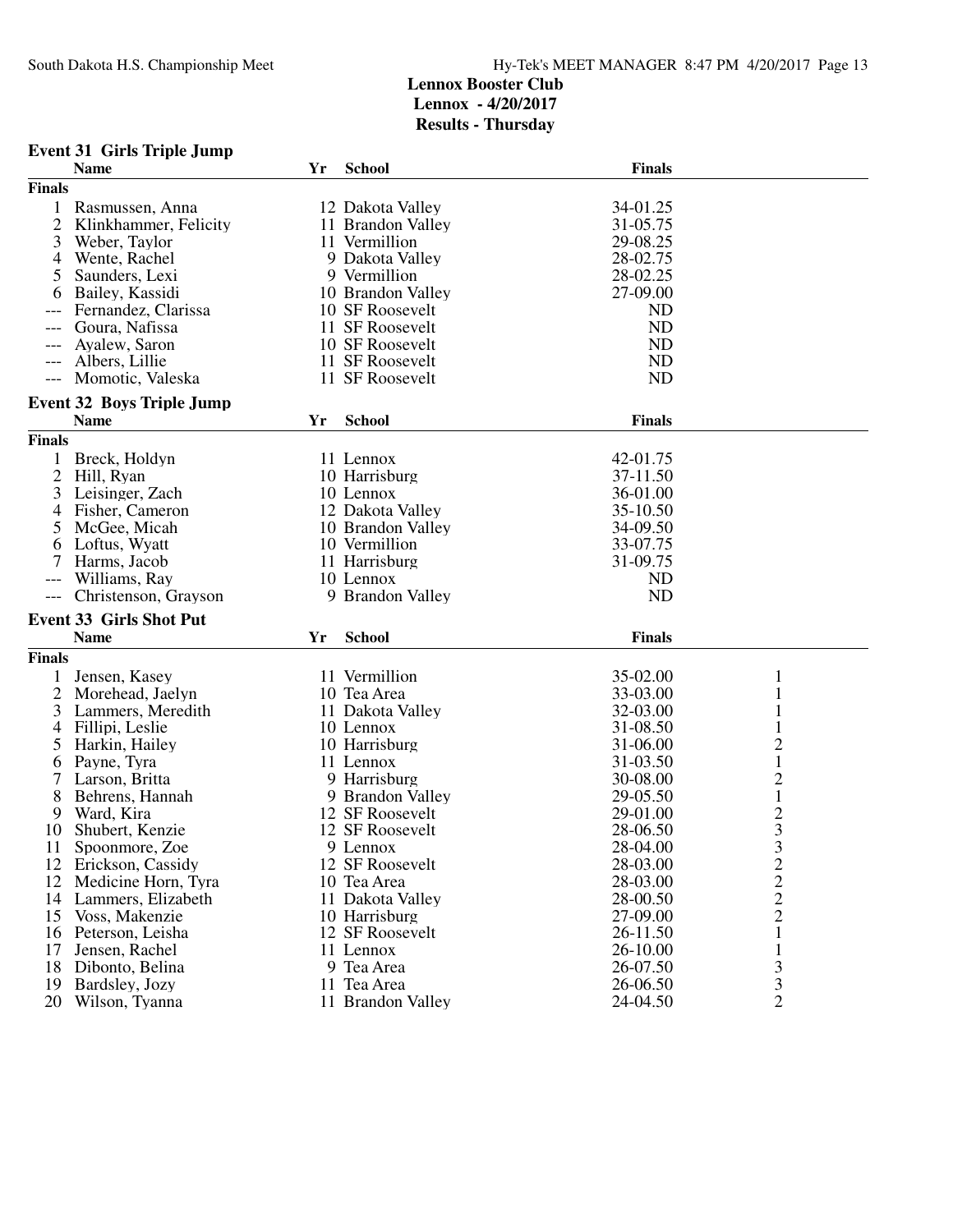|                | Finals  (Event 33 Girls Shot Put)            |    |                   |               |                                                 |
|----------------|----------------------------------------------|----|-------------------|---------------|-------------------------------------------------|
|                | <b>Name</b>                                  | Yr | <b>School</b>     | <b>Finals</b> |                                                 |
| 21             | Power, Casey                                 |    | 10 Dakota Valley  | 22-07.00      | 3                                               |
| 22             | Klemisch, Paige                              |    | 11 SF Roosevelt   | 22-06.50      | 3                                               |
|                | 23 Elrod, Alexus                             |    | 10 Harrisburg     | 21-06.00      |                                                 |
|                | 24 Wells, Maureen                            |    | 12 SF Roosevelt   | 21-04.00      |                                                 |
|                | 25 Kirkpatrick, Heather                      |    | 12 Brandon Valley | 21-01.50      |                                                 |
|                | 26 Blackford, Destiny                        |    | 9 Lennox          | 20-06.00      |                                                 |
| 27             | Bannwarth, Kaitlyn                           |    | 12 Brandon Valley | 19-06.00      | $3323$<br>3                                     |
|                | Hanson, Emma                                 |    | 9 SF Roosevelt    | ND            | 3                                               |
|                | Tuschen, Shayla                              |    | 9 SF Roosevelt    | ND            | $\mathbf{1}$                                    |
| $---$          | Steever, Elizabeth                           |    | 11 Lennox         | <b>ND</b>     | $\mathbf{1}$                                    |
| $---$          | Miller, Elizabeth                            |    | 11 Harrisburg     | <b>ND</b>     |                                                 |
|                | --- Cramer, Mia                              |    | 10 Lennox         | ND            | $\frac{2}{3}$                                   |
|                |                                              |    |                   |               |                                                 |
|                | <b>Event 34 Boys Shot Put</b><br><b>Name</b> | Yr | <b>School</b>     | <b>Finals</b> |                                                 |
| <b>Finals</b>  |                                              |    |                   |               |                                                 |
|                |                                              |    |                   |               |                                                 |
| $\mathbf{1}$   | Vanderwaerdt, Titan                          |    | 10 Lennox         | 44-07.00      | 1                                               |
| $\overline{2}$ | Anderson, Brock                              |    | 10 Lennox         | 43-10.00      | 1                                               |
| 3              | Kolbeck, Alex                                |    | 10 Brandon Valley | 40-10.50      | 1                                               |
| 4              | Kenny, Jacob                                 |    | 12 Dakota Valley  | J40-10.50     | 1                                               |
| 5              | Knutson, Riley                               |    | 10 Lennox         | 40-00.00      | 1                                               |
| 6              | List, Chris                                  |    | 12 Tea Area       | 39-09.50      | 1                                               |
| 7              | Moran, Brennan                               |    | 11 Dakota Valley  | 39-07.00      | 1                                               |
| 8              | Bourne, Jadan                                |    | 9 SF Roosevelt    | 38-08.00      | $\mathbf{2}$                                    |
| 9              | Newton, Tyson                                |    | 11 Brandon Valley | 38-05.00      | $\mathbf{1}$                                    |
| 10             | Amato, Mason                                 |    | 10 SF Roosevelt   | 37-01.50      |                                                 |
| 11             | Wente, Sam                                   |    | 11 Dakota Valley  | 36-07.00      | 52223                                           |
| 12             | Keime, Noah                                  |    | 11 Dakota Valley  | 36-03.50      |                                                 |
| 13             | MacDonald, Malcolm                           |    | 11 Harrisburg     | 36-03.00      |                                                 |
|                | 14 Kuper, Kip                                |    | 12 Lennox         | 34-07.50      |                                                 |
|                | 15 Lembcke, Sam                              |    | 9 Brandon Valley  | 34-02.00      |                                                 |
| 16             | Wittrock, Charlie                            |    | 11 Lennox         | 33-08.50      | $\overline{\mathbf{3}}$                         |
| 17             | Rodriguez, Isaac                             |    | 9 Brandon Valley  | 33-01.00      | 3                                               |
| 18             | Kronke, Sam                                  |    | 10 Brandon Valley | 33-00.50      | $\mathbf{1}$                                    |
| 18             | Gjertson, Connor                             |    | 11 Tea Area       | 33-00.50      | $\begin{array}{c} 2 \\ 4 \\ 2 \\ 3 \end{array}$ |
| 18             | Sorenson, Jorey                              |    | 9 Brandon Valley  | 33-00.50      |                                                 |
| 21             | Martins, Josh                                |    | 9 Harrisburg      | 32-11.00      |                                                 |
| 22             | Weber, Burke                                 |    | 10 Brandon Valley | 32-03.50      |                                                 |
|                | 23 Meinert, Hunter                           |    | 9 Brandon Valley  | 32-02.50      | 3                                               |
|                | 24 Harvison, Jack                            |    | 10 Brandon Valley | 32-01.00      | 4                                               |
| 25             | Brands, Soren                                |    | 9 Tea Area        | 32-00.00      | 4                                               |
|                | 26 Metivier, Marcus                          |    | 11 Lennox         | 31-10.00      | 3                                               |
|                | 27 Bennett, Zach                             |    | 9 Brandon Valley  | 31-06.00      | 3                                               |
| 28             | Metivier, Austin                             |    | 9 Lennox          | 31-04.50      | $\overline{4}$                                  |
|                | 29 Larson, Dylan                             |    | 11 Vermillion     | 30-05.50      | $rac{2}{5}$                                     |
|                | 30 Tschetter, Joe                            |    | 9 SF Roosevelt    | 29-11.50      |                                                 |
| 31             | Martin, Kaleb                                |    | 12 Dakota Valley  | 29-09.00      | 3                                               |
|                | 32 Smith, Cameron                            |    | 9 Vermillion      | 29-04.00      | 4                                               |
|                | 33 Wright, Ethan                             |    | 9 Brandon Valley  | 29-00.50      | 4                                               |
|                | 34 Furman, Preston                           |    | 12 Tea Area       | 28-09.00      | 5                                               |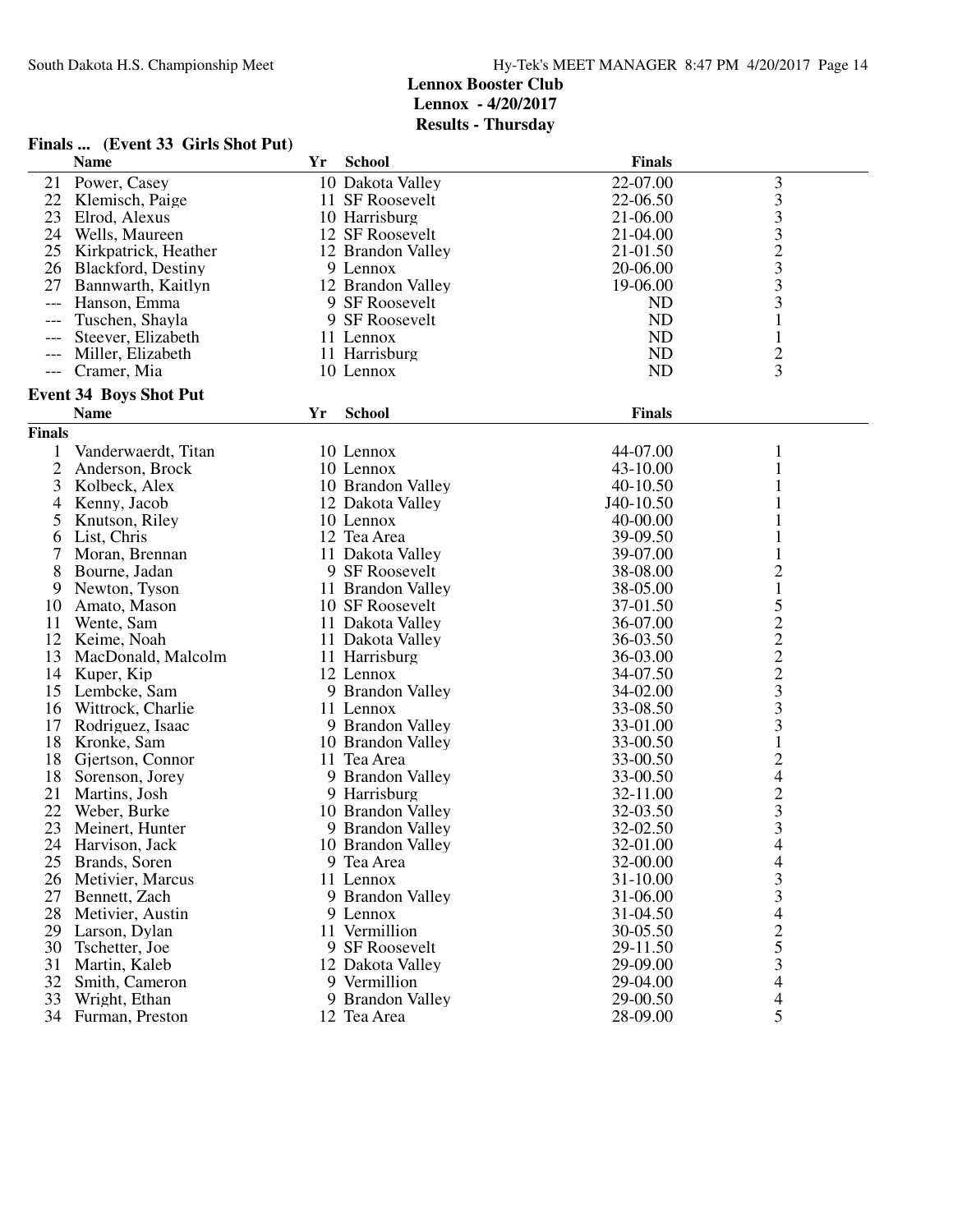### **Finals ... (Event 34 Boys Shot Put)**

|                                     | <b>Name</b>                        | Yr | <b>School</b>     | <b>Finals</b> |                          |  |
|-------------------------------------|------------------------------------|----|-------------------|---------------|--------------------------|--|
| 35                                  | Wipf, Jalon                        |    | 10 Tea Area       | 28-02.50      | 5                        |  |
| 36                                  | Waltman, Jordan                    |    | 9 SF Roosevelt    | 28-00.50      | 4                        |  |
| 37                                  | Spier, Sawyer                      |    | 9 SF Roosevelt    | 27-11.50      | 5                        |  |
| 38                                  | Anderson, Reese                    |    | 9 Harrisburg      | 27-07.50      | 3                        |  |
| 39                                  | Turney, Nick                       |    | 10 SF Roosevelt   | 27-03.00      | 5                        |  |
| 40                                  | Dannen, Xavier                     |    | 9 Tea Area        | 26-05.50      | 5                        |  |
| 41                                  | Hanson, Colin                      |    | 9 SF Roosevelt    | 23-07.00      | 5                        |  |
| 42                                  | Michels, Trystan                   |    | 11 Dakota Valley  | 22-09.00      | $\overline{\mathcal{L}}$ |  |
| 43                                  | Hopf, Dustin                       |    | 9 Lennox          | 21-10.00      |                          |  |
| 44                                  |                                    |    | 10 Vermillion     | 18-04.00      | $\frac{5}{5}$            |  |
|                                     | LaFuente, Rodney                   |    | 10 Brandon Valley |               | $\overline{c}$           |  |
| $---$                               | Grode, Quinn                       |    |                   | ND            |                          |  |
|                                     | Duncan, Chris                      |    | 11 Tea Area       | ND            | $\mathbf{1}$             |  |
|                                     | Marquez, Rafael                    |    | 11 Dakota Valley  | <b>ND</b>     | 4                        |  |
|                                     | Kohls, Ben                         |    | 9 SF Roosevelt    | <b>ND</b>     | $\mathfrak{Z}$           |  |
|                                     | Grimmius, Austin                   |    | 12 Brandon Valley | <b>ND</b>     | 4                        |  |
|                                     | Stubbe, Addison                    |    | 11 Lennox         | <b>ND</b>     | $\overline{c}$           |  |
| $---$                               | Donis, Axel                        |    | 11 SF Roosevelt   | <b>ND</b>     | 5                        |  |
|                                     | <b>Event 35 Girls Discus Throw</b> |    |                   |               |                          |  |
|                                     | <b>Name</b>                        | Yr | <b>School</b>     | <b>Finals</b> |                          |  |
| <b>Finals</b>                       |                                    |    |                   |               |                          |  |
|                                     | Jensen, Rachel                     |    | 11 Lennox         | 109-05        |                          |  |
| 1                                   |                                    |    | 11 Vermillion     | 102-05        | 1                        |  |
| $\overline{c}$                      | Jensen, Kasey                      |    | 11 Lennox         | $101 - 10$    | 1                        |  |
| 3                                   | Payne, Tyra                        |    |                   |               |                          |  |
| 4                                   | Medicine Horn, Tyra                |    | 10 Tea Area       | 100-09        |                          |  |
| 5                                   | Lammers, Meredith                  |    | 11 Dakota Valley  | 96-09         |                          |  |
| 6                                   | Lammers, Elizabeth                 |    | 11 Dakota Valley  | 96-01         | $\mathbf{1}$             |  |
| 7                                   | Voss, Makenzie                     |    | 10 Harrisburg     | 93-07         | $\overline{c}$           |  |
| 8                                   | Spoonmore, Zoe                     |    | 9 Lennox          | 92-11         | $\mathbf{1}$             |  |
| 9                                   | Erickson, Cassidy                  |    | 12 SF Roosevelt   | 84-01         | $\overline{c}$           |  |
| 10                                  | Peterson, Leisha                   |    | 12 SF Roosevelt   | 82-06         | $\mathbf{1}$             |  |
| 11                                  | Shubert, Kenzie                    |    | 12 SF Roosevelt   | 79-04         | $\overline{2}$           |  |
| 12                                  | Fillipi, Leslie                    |    | 10 Lennox         | $76-11$       | $\mathbf{1}$             |  |
| 13                                  | Behrens, Hannah                    |    | 9 Brandon Valley  | $75-10$       | $\overline{\mathbf{c}}$  |  |
| 14                                  | Morehead, Jaelyn                   |    | 10 Tea Area       | 75-00         | $\frac{2}{2}$            |  |
| 15                                  | Morey, Carol                       |    | 10 Harrisburg     | 71-07         |                          |  |
| 16                                  | Harkin, Hailey                     |    | 10 Harrisburg     | 70-02         |                          |  |
| 17                                  | Bardsley, Jozy                     |    | 11 Tea Area       | 68-05         | 3                        |  |
| 18                                  | Dibonto, Belina                    |    | 9 Tea Area        | 65-08         | 3                        |  |
| 19                                  | Cook, Cassandra                    |    | 12 Harrisburg     | $63 - 11$     | 3                        |  |
| 20                                  | Larson, Britta                     |    | 9 Harrisburg      | 60-09         | $\overline{c}$           |  |
| 21                                  | Wells, Maureen                     |    | 12 SF Roosevelt   | 58-00         | 3                        |  |
| 22                                  | Kirkpatrick, Heather               |    | 12 Brandon Valley | 57-11         | 3                        |  |
| 23                                  | Power, Casey                       |    | 10 Dakota Valley  | 57-01         | 3                        |  |
| 24                                  | Wilson, Tyanna                     |    | 11 Brandon Valley | 53-07         | 3                        |  |
| 25                                  | Elrod, Alexus                      |    | 10 Harrisburg     | 51-01         | 3                        |  |
| 26                                  | Bannwarth, Kaitlyn                 |    | 12 Brandon Valley | $45-03$       | 3                        |  |
| $---$                               | Cramer, Mia                        |    | 10 Lennox         | <b>ND</b>     | $\overline{2}$           |  |
| $---$                               | Steever, Elizabeth                 |    | 11 Lennox         | <b>ND</b>     | $\mathbf{1}$             |  |
| $\hspace{0.05cm}---\hspace{0.05cm}$ | <b>Blackford, Destiny</b>          |    | 9 Lennox          | ND            | $\overline{3}$           |  |
|                                     |                                    |    |                   |               |                          |  |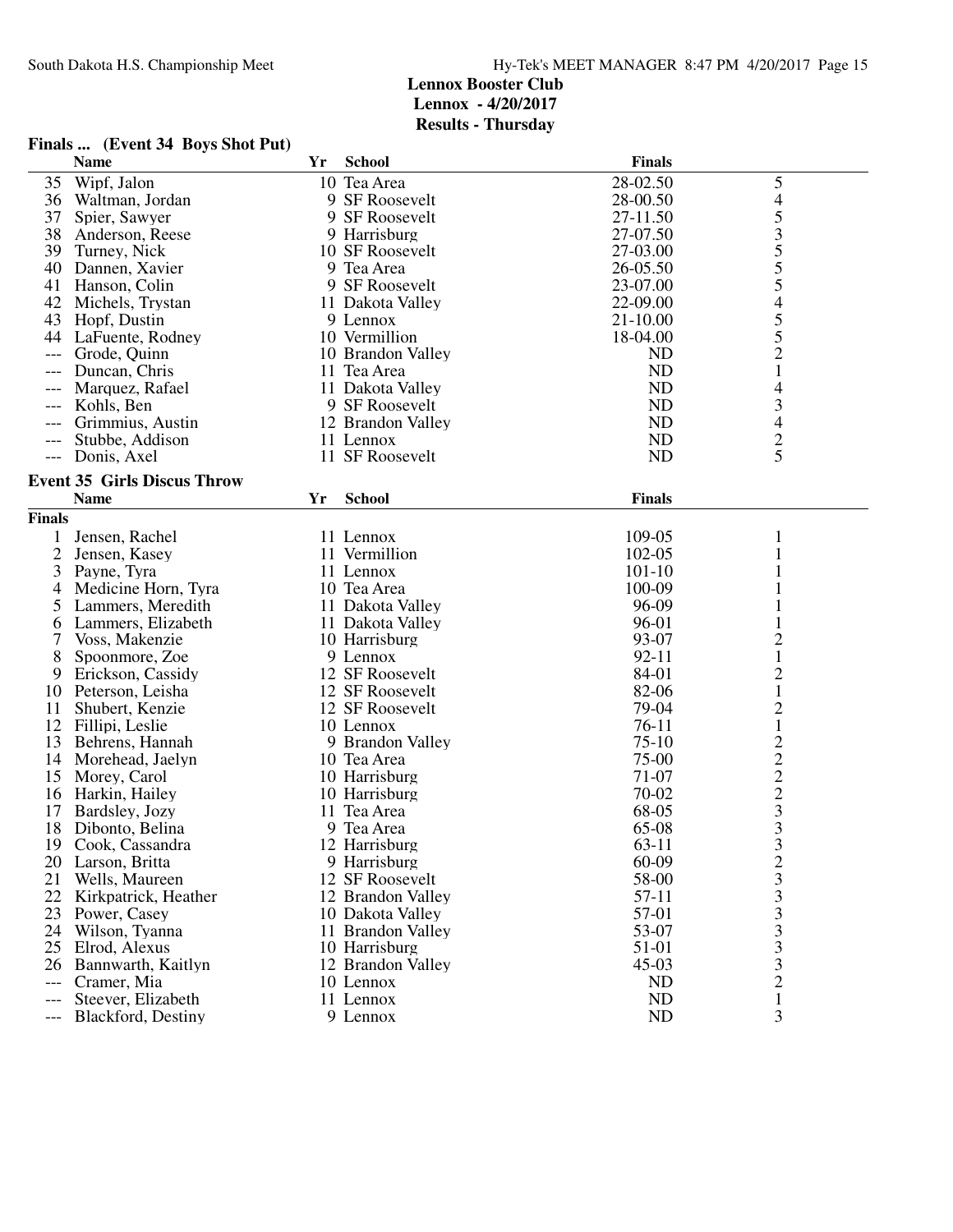|               | Finals  (Event 35 Girls Discus Throw) |    |                   |               |                                                 |
|---------------|---------------------------------------|----|-------------------|---------------|-------------------------------------------------|
|               | <b>Name</b>                           | Yr | <b>School</b>     | <b>Finals</b> |                                                 |
| ---           | Tuschen, Shayla                       |    | 9 SF Roosevelt    | ND            | $\sqrt{2}$                                      |
| $---$         | Klemisch, Paige                       |    | 11 SF Roosevelt   | <b>ND</b>     | $\overline{3}$                                  |
|               |                                       |    |                   |               |                                                 |
|               | <b>Event 36 Boys Discus Throw</b>     |    |                   |               |                                                 |
|               | <b>Name</b>                           | Yr | <b>School</b>     | <b>Finals</b> |                                                 |
| <b>Finals</b> |                                       |    |                   |               |                                                 |
| $\mathbf{1}$  | List, Chris                           |    | 12 Tea Area       | 139-05        | 1                                               |
| 2             | Anderson, Brock                       |    | 10 Lennox         | 132-05        | 1                                               |
| 3             | Sorenson, Jorey                       |    | 9 Brandon Valley  | 131-03        | 1                                               |
| 4             | Johnson, Kaleb                        |    | 9 Lennox          | 120-11        | $\mathbf{1}$                                    |
| 5             | Knutson, Riley                        |    | 10 Lennox         | 112-07        | $\overline{c}$                                  |
| 6             | Vanderwaerdt, Titan                   |    | 10 Lennox         | 110-03        | $\overline{c}$                                  |
| 7             | Weber, Burke                          |    | 10 Brandon Valley | 109-01        | 3                                               |
| 8             | Grode, Quinn                          |    | 10 Brandon Valley | 109-00        | 1                                               |
| 9             | Bourne, Jadan                         |    | 9 SF Roosevelt    | 108-10        | $\overline{c}$                                  |
|               | 10 Kuper, Kip                         |    | 12 Lennox         | 108-08        | $\mathbf{1}$                                    |
| 11            | Keime, Noah                           |    | 11 Dakota Valley  | 108-05        | 1                                               |
|               | 12 Harvison, Jack                     |    | 10 Brandon Valley | 107-09        | 4                                               |
| 13            | Moran, Brennan                        |    | 11 Dakota Valley  | 104-09        | 3                                               |
|               | 14 Kolbeck, Alex                      |    | 10 Brandon Valley | 102-06        | 1                                               |
|               | 15 Gjertson, Connor                   |    | 11 Tea Area       | 100-02        | $\overline{c}$                                  |
| 16            | Michels, Trystan                      |    | 11 Dakota Valley  | 100-00        | 3                                               |
| 17            | Vinson, Clay                          |    | 10 Lennox         | $97 - 11$     |                                                 |
| 18            | Metivier, Marcus                      |    | 11 Lennox         | 97-10         | $\frac{2}{2}$<br>$\frac{2}{4}$<br>$\frac{4}{3}$ |
|               | 19 Bartmann, Cameron                  |    | 11 Lennox         | 97-08         |                                                 |
| 20            | Anderson, Reese                       |    | 9 Harrisburg      | 96-08         |                                                 |
| 21            | Bennett, Zach                         |    | 9 Brandon Valley  | 95-05         |                                                 |
| 22            | Amato, Mason                          |    | 10 SF Roosevelt   | 95-03         | 5                                               |
| 23            | Martin, Kaleb                         |    | 12 Dakota Valley  | 93-09         | $\overline{c}$                                  |
|               | 24 Meinert, Hunter                    |    | 9 Brandon Valley  | $90 - 11$     | 4                                               |
| 25            | Brands, Soren                         |    | 9 Tea Area        | 89-00         | 4                                               |
| 26            | Jackson, Koby                         |    | 9 Lennox          | 88-08         | 3                                               |
| 27            | Wittrock, Charlie                     |    | 11 Lennox         | 87-08         | $\overline{4}$                                  |
| 28            | Wente, Sam                            |    | 11 Dakota Valley  | 87-07         | $\overline{c}$                                  |
| 29            | MacDonald, Malcolm                    |    | 11 Harrisburg     | 86-10         | 3                                               |
|               | 30 Martins, Josh                      |    | 9 Harrisburg      | 86-03         | 4                                               |
|               | 30 Kenny, Jacob                       |    | 12 Dakota Valley  | 86-03         |                                                 |
| 32            | Furman, Preston                       |    | 12 Tea Area       | 85-02         | 3<br>4                                          |
|               | 33 Smith, Cameron                     |    | 9 Vermillion      | 81-08         | 3                                               |
| 34            | Khan, Emile                           |    | 10 Vermillion     | 81-03         | $\mathfrak{Z}$                                  |
| 35            | Lardy, Dylan                          |    | 11 Tea Area       | 81-01         |                                                 |
|               | 36 Wright, Ethan                      |    | 9 Brandon Valley  | 79-11         |                                                 |
| 37            | Dannen, Xavier                        |    | 9 Tea Area        | 79-06         |                                                 |
| 38            | Metivier, Austin                      |    | 9 Lennox          | $77 - 11$     |                                                 |
| 39            | Turney, Nick                          |    | 10 SF Roosevelt   | 77-06         | 45545555                                        |
| 40            | Tschetter, Joe                        |    | 9 SF Roosevelt    | 76-09         |                                                 |
| 41            | Spier, Sawyer                         |    | 9 SF Roosevelt    | 76-05         |                                                 |
| 42            | Trout, Tucker                         |    | 9 Brandon Valley  | $74 - 11$     |                                                 |
| 43            | Kronke, Sam                           |    | 10 Brandon Valley | 74-05         | $\overline{\mathcal{L}}$                        |
| 44            | Wipf, Jalon                           |    | 10 Tea Area       | 70-06         | 5                                               |